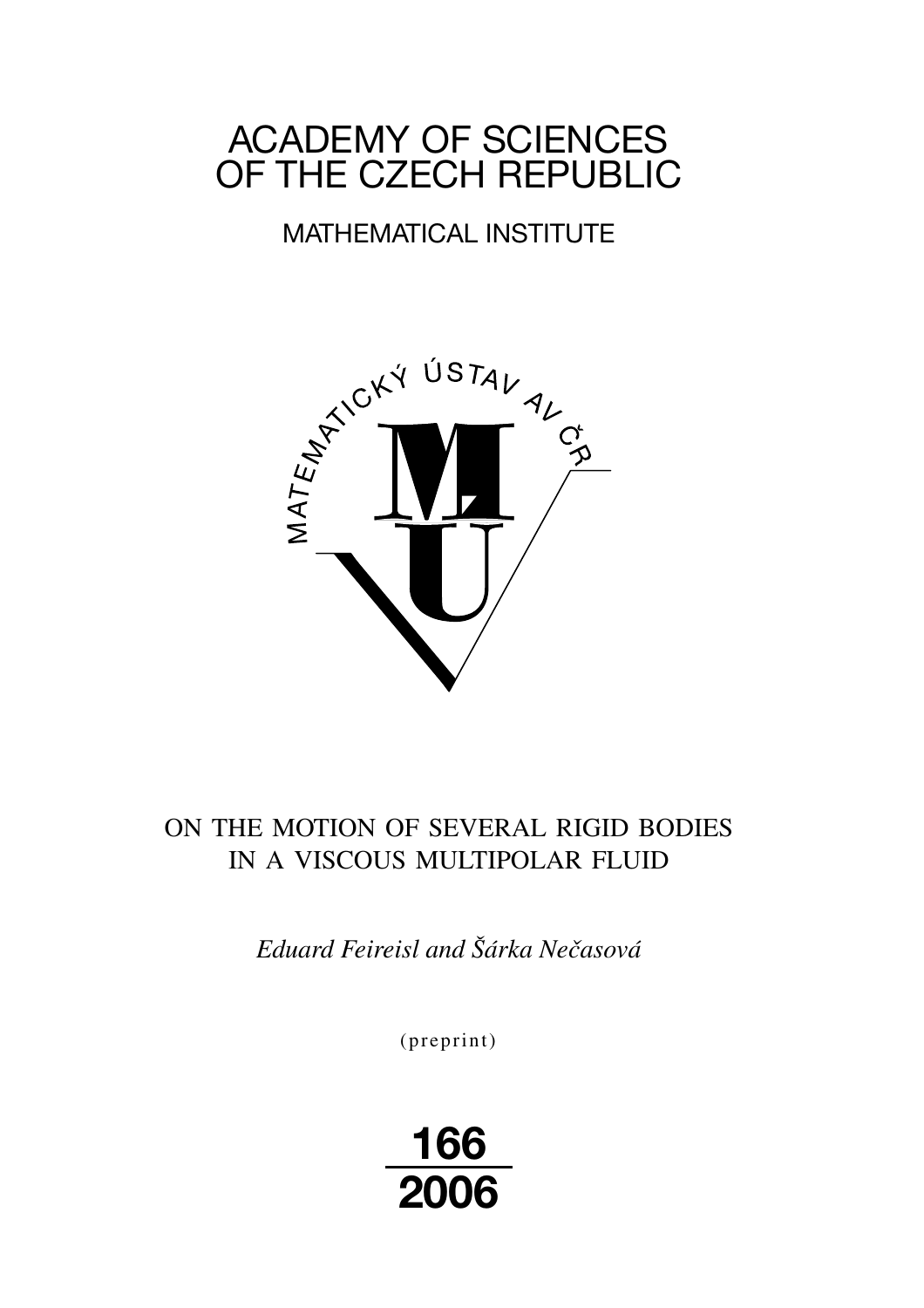# On the motion of several rigid bodies in a viscous multipolar fluid

Eduard Feireisl<sup>∗</sup> Šárka Nečasová<sup>\*</sup>

Mathematical Institute of the Academy of Sciences of the Czech Republic  $\overline{Z}$ itná 25, 115 67 Praha 1, Czech Republic

# 1 Introduction

The mathematical theory of viscous multipolar fluids, based on the general ideas of Green and Rivlin  $[8]$ , was proposed by Nečas and Silhavý  $[17]$  (see also Nečas et al. [15], [16] for relevant existence theory) in order to develop a general framework for studying viscous fluids and to present a suitable alternative to the boundary layer theory (see Bellout et al. [1]). The theory is compatible with the basic principles of thermodynamics as well as with the principle of material frame indifference. The present paper is concerned with the mathematical description of the motion of one or several rigid bodies immersed in a viscous multipolar fluid. The principal and very natural idea behind the analysis presented below is the fact that the dissipation of mechanical energy, being much stronger than for classical newtonian fluids, yields better estimates on the gradient of the velocity field, in particular, the streamlines are well-defined, which seems crucial for this class of problems partially formulated in terms of the Lagrangean coordinate system.

### 1.1 Bodies and motions

From the mathematical viewpoint, a *rigid body* can be identified with a connected compact subset  $\overline{S}$  of the Euclidean space  $R^3$ , the motion of which is represented as a mapping  $\eta : (0, T) \times \mathbb{R}^3 \to \mathbb{R}^3$ , where

$$
\eta(t, \cdot) : R^3 \to R^3 \text{ is an isometry}
$$
\n
$$
(1.1)
$$

for any time  $t \in (0,T)$ . Throughout the whole text, we adopt the Eulerian (spatial) description of motion, where the coordinate system is attached to a fixed region of the physical space currently occupied by the fluid. The place **x** and the time  $t \in (0,T)$ play the role of independent variables.

As the mappings  $\eta(t, \cdot)$  are isometries, we can write

$$
\eta(t, \mathbf{x}) = \mathbf{X}_g(t) + \mathbb{O}(t)(\mathbf{x} - \mathbf{X}_g(0)),
$$

<sup>∗</sup>The work of E.F. supported by Grant IAA100190606 of GA ASCR, the work of S.N. supported ˇ by Grant IAA100190505 of GA ASCR, both being part of the general research programme of the Academy of Sciences of the Czech Republic, Institutional Research Plan AV0Z10190503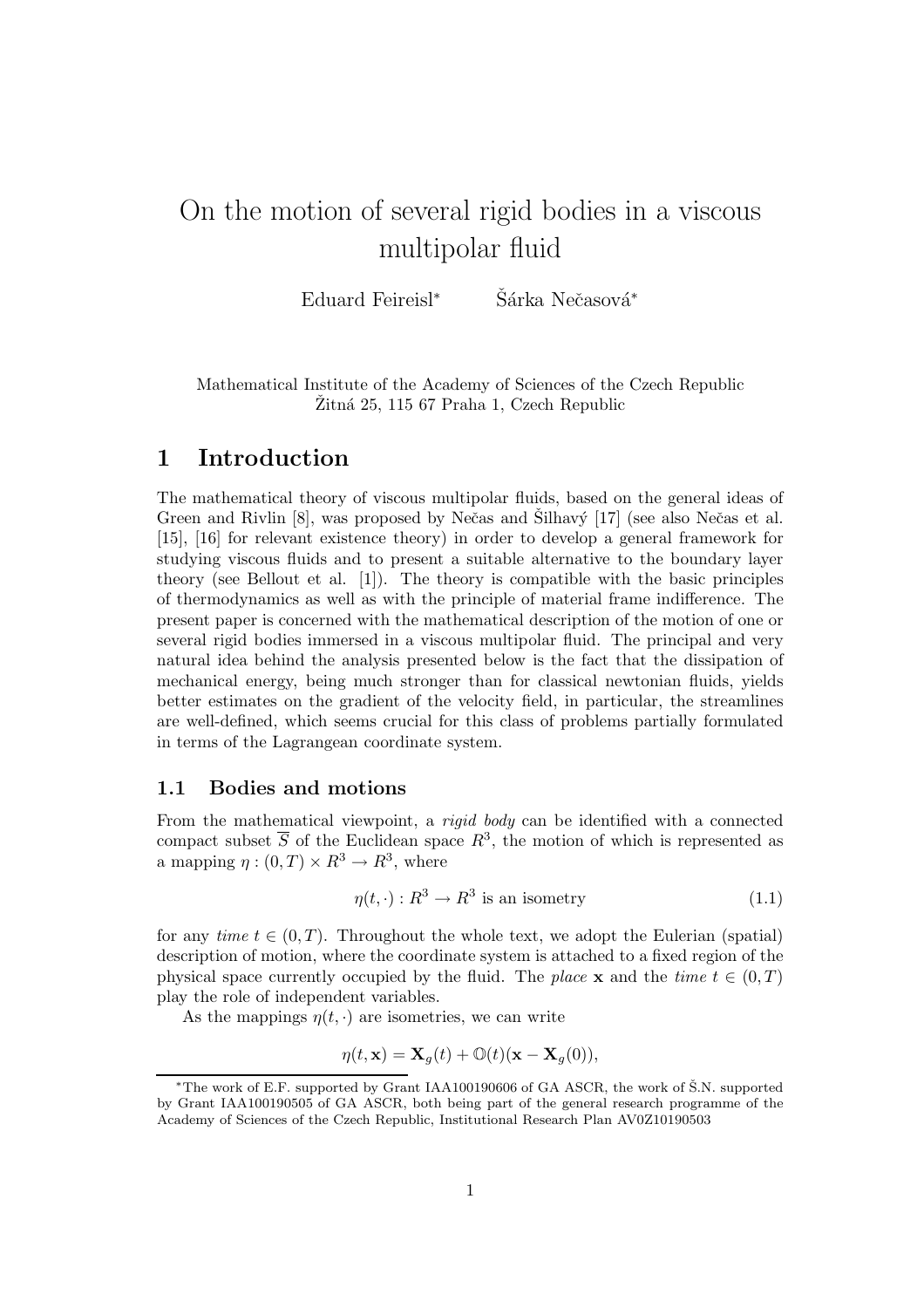where  $X_q$  stands for the position of the center of mass at a time t, and  $\mathbb{O}(t)$  is a matrix satisfying  $\mathbb{O}^T \mathbb{O} = \mathbb{I}$ . Assuming the motion to be absolutely continuous with respect to time, we introduce

$$
\frac{\mathrm{d}}{\mathrm{d}t}\mathbf{X}_g = \mathbf{U}_g \text{ - the translation velocity},\tag{1.2}
$$

and

$$
\frac{\mathrm{d}}{\mathrm{d}t}\mathbb{O}(t)\mathbb{O}^T(t) = \mathbb{Q}(t) \text{ - the angular velocity.}
$$
 (1.3)

Accordingly, the solid velocity in the Eulerian coordinate system can be written in the form

$$
\mathbf{u}^{S}(t,\mathbf{x}) = \frac{\partial \eta}{\partial t}(t,\eta^{-1}(t,\mathbf{x})) = \mathbf{U}_g(t) + \mathbb{Q}(t)(\mathbf{x} - \mathbf{X}_g(t)),
$$

where  $\mathbf{X}_g$  is determined through (1.2).

The total force  $\mathbf{F}^S$  acting on the body  $\overline{S}$  can be written as a sum of the body force and the contact force, more specifically,

$$
\mathbf{F}^{S}(t) = \int_{\overline{S}(t)} \varrho^{S} \mathbf{g}^{S} d\mathbf{x} + \int_{\partial \overline{S}(t)} \mathbb{T} \mathbf{n} d\sigma,
$$

where  $\mathbb T$  denotes the Cauchy stress,  $\mathbf g^S$  is the specific body force, and

$$
\overline{S}(t) = \eta(t, \overline{S}).
$$

Thus Newton's second law gives rise to

$$
m\frac{\mathrm{d}}{\mathrm{d}t}\mathbf{U}_g(t) = \frac{\mathrm{d}}{\mathrm{d}t} \int_{\overline{S}(t)} \varrho^S \mathbf{u}^S \, \mathrm{d}\mathbf{x} = \int_{\overline{S}(t)} \varrho^S \mathbf{g}^S \, \mathrm{d}\mathbf{x} + \int_{\partial \overline{S}(t)} \mathbb{T} \mathbf{n} \, \mathrm{d}\sigma,\tag{1.4}
$$

where *m* denotes the total mass of the body.

On the other hand, as the angular velocity  $\mathbb Q$  is skew-symmetric, there exists a vector  $\omega$  such that

$$
\mathbb{Q}(t)(\mathbf{x}-\mathbf{X}_g)=\omega(t)\times(\mathbf{x}-\mathbf{X}_g).
$$

The balance of moment of momentum reads

$$
\frac{\mathrm{d}}{\mathrm{d}t}(\mathbb{J}\omega) = \frac{\mathrm{d}}{\mathrm{d}t} \int_{\overline{S}(t)} \varrho^{S}(\mathbf{x} - \mathbf{X}_{g}) \times \mathbf{u}^{S} \, \mathrm{d}\mathbf{x} =
$$
\n
$$
\int_{\partial \overline{S}(t)} (\mathbf{x} - \mathbf{X}_{g}) \times \mathbb{T} \mathbf{n} \, \mathrm{d}\sigma + \int_{\overline{S}(t)} \varrho^{S}(\mathbf{x} - \mathbf{X}_{g}) \times \mathbf{g}^{S} \, \mathrm{d}\mathbf{x},
$$
\n(1.5)

where  $\mathbb J$  is the *inertial tensor* that can be identified through formula

$$
\mathbb{J}\mathbf{a} \cdot \mathbf{b} = \int_{\overline{S}(t)} \varrho^{S} (\mathbf{a} \times (\mathbf{x} - \mathbf{X}_{g})) \cdot (\mathbf{b} \times (\mathbf{x} - \mathbf{X}_{g})) \, \mathrm{d}\mathbf{x}.
$$

Equations (1.4), (1.5) determine completely the motion of the rigid body initially occupying the spatial domain  $\overline{S}$ .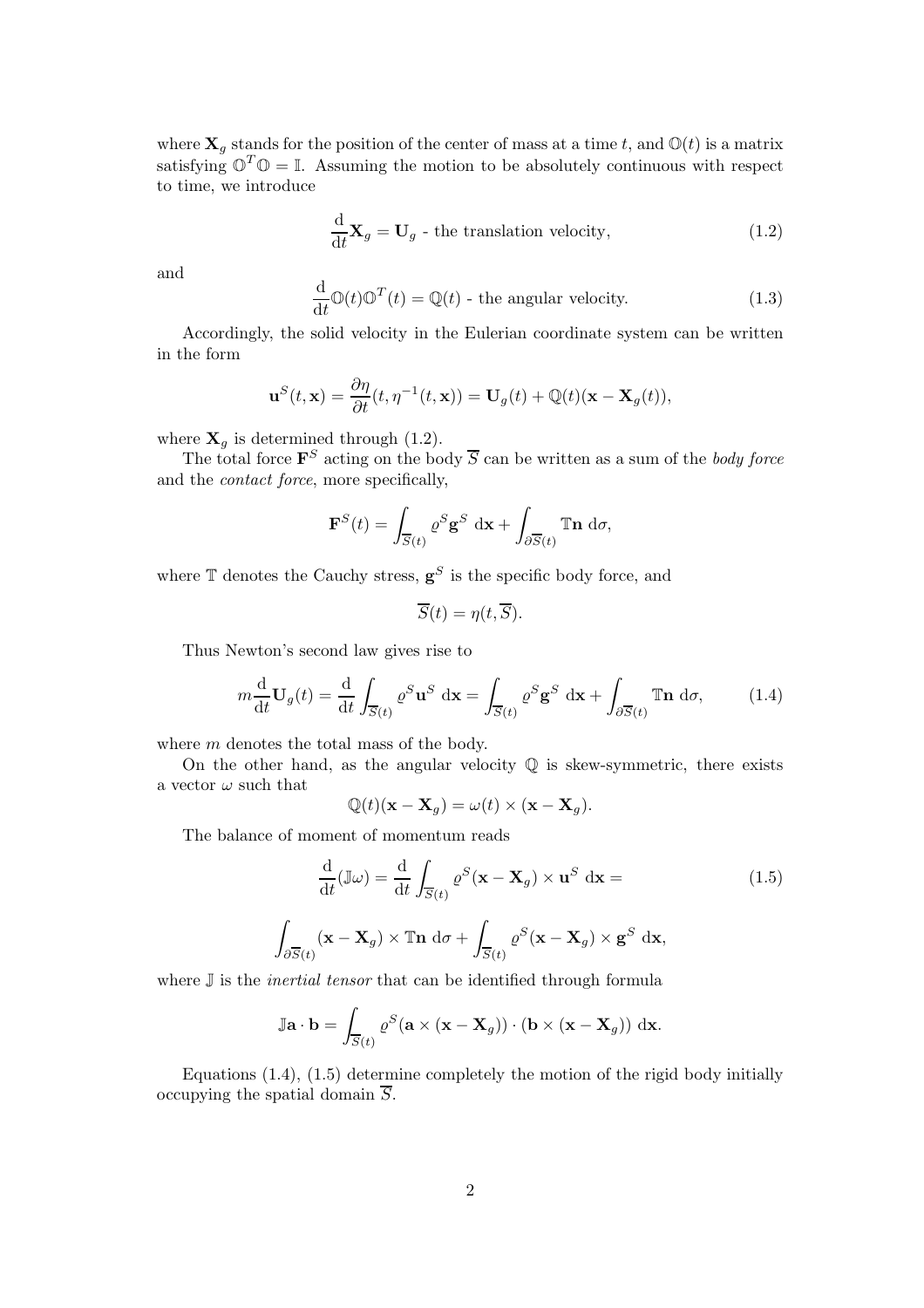### 1.2 The fluid motion

In what follows, we shall assume that the state of the fluid is completely determined by its density  $\varrho^f$  and the velocity  $\mathbf{u}^f$  satisfying the standard mass and momentum balance equations:

$$
\partial \varrho^f + \text{div}_x(\varrho^f \mathbf{u}^f) = 0,\tag{1.6}
$$

$$
\partial_t(\varrho^f \mathbf{u}^f) + \text{div}_x(\varrho^f \mathbf{u}^f \otimes \mathbf{u}^f) + \nabla_x p = \text{div}_x \mathbb{S} + \varrho^f \mathbf{g}^f,\tag{1.7}
$$

where the symbol p denotes the pressure,  $g^f$  is the specific body force, and S denotes the viscous stress tensor related to the total stress through Stokes' law:

$$
\mathbb{T} = \mathbb{S} - p\mathbb{I}.\tag{1.8}
$$

In the present paper, the effect of the temperature on the motion will be ignored. On the other hand, we consider a general compressible fluid so that the state equation relates the pressure to the fluid density through an empirical formula

$$
p = p(\varrho^f). \tag{1.9}
$$

### 1.3 Viscosity

The heart of the theory of multipolar fluids lies in a particular choice of constitutive equations relating the fluid stress expressed through S to the symmetric component of the velocity gradient. Very roughly indeed, one can say that, in contrast to the classical theory of newtonian fluids, the stress tensor depends on higher order gradients of the velocity field. This piece of information is sufficient in order to obtain a priori estimates yielding, in particular, strong compactness of the density  $\rho$ .

Following the seminal paper by Nečas and  $\ddot{\text{Silhav}}/T$  we assume the viscous stress tensor S to be given as

$$
\mathbb{S}[\mathbf{u}] = \sum_{n=0}^{k-1} (-1)^n \Delta^n \Big[ \mu_n \Big( \nabla_x \mathbf{u} + \nabla_x \mathbf{u}^t - \frac{2}{3} \text{div}_x \mathbf{u} \, \mathbb{I} \Big) + \zeta_n \text{div}_x \mathbf{u} \mathbb{I} \Big], \ \mathbf{u} = \mathbf{u}^f, \quad (1.10)
$$

where  $\mu_n$ ,  $\zeta_n$  are (constant) viscosity coefficients, and the symbol  $\Delta$  stands for the standard Laplace operator. Accordingly, one can speak about a k-polar fluid, the classical newtonian fluids being identified as monopolar with  $k = 1$ .

As expected, the presence of higher-order viscosities provides very strong a priori estimates on the velocity gradient, in particular, the streamlines are well defined allowing for the Lagrangean description of motion. Note that the theory of multipolar fluids requires additional "higher order" stresses to be introduced in the energy equation in order to comply with the second law of thermodynamics (see Neˇcas and  $\text{Silhavy}$  [17]).

#### 1.4 Boundary conditions

A proper choice of the boundary conditions represents one of the most delicate issues of the present theory. We adopt the hypothesis of complete adherence of the fluid to the boundaries of rigid objects yielding the full-stick boundary conditions

$$
D_x^j \mathbf{u}^f = D_x^j \mathbf{u}^S, \ j = 0, \dots, k - 1, \text{ on } \partial \overline{S}(t), \tag{1.11}
$$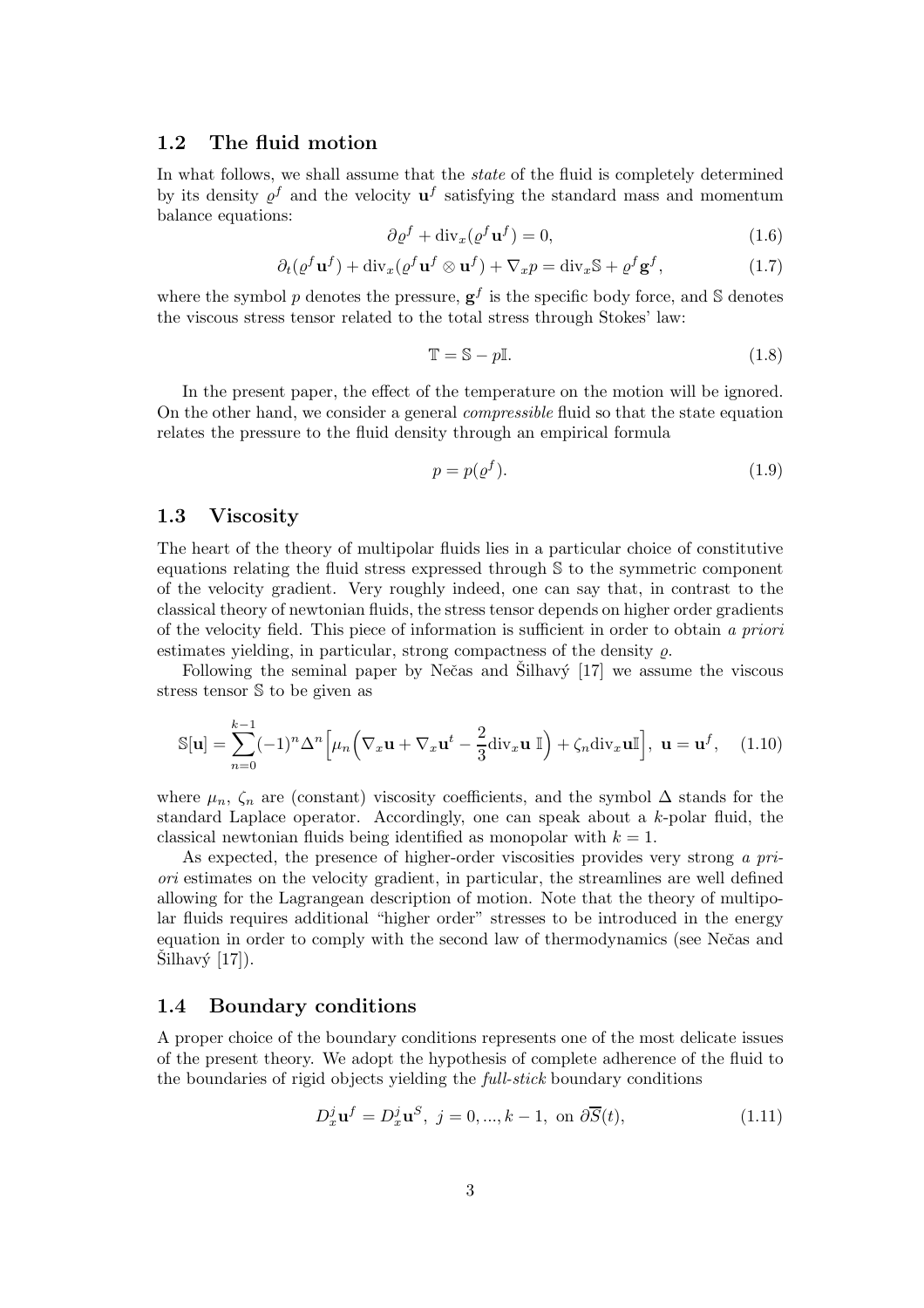$$
D_x^j \mathbf{u}^f = 0, \ j = 0, ..., k - 1, \text{ on } \partial\Omega \tag{1.12}
$$

provided the flow is confined to a fixed spatial domain  $\Omega \subset R^3$ .

Here, the symbol  $D_x^j$  denotes the vector of all spatial derivatives of order j, and conditions  $(1.11)$ ,  $(1.12)$  are *different* from those considered in [17], the latter being of "Neumann-type". Clearly, the boundary conditions depend on the physical properties of a given fluid and as such must be determined by experiments. In the present setting, the flowing rigid objects are supposed to be "sticky", in particular, they may be thought of as integral parts of the surrounding fluid of extremely high viscosity.

### 1.5 Global-in-time solutions and collisions of rigid objects

The motion of one or several rigid bodies in a viscous fluid has been a topic of numerous theoretical studies. Desjardins and Esteban [3] establish the existence of local-in-time solutions for incompressible newtonian fluids, where "local" is to be understood "up to the first collision of two rigid objects" if  $\Omega \subset R^2,$  or "up to the blowup of the velocity gradient in a certain Sobolev norm" in the case  $\Omega \subset R^3$ . Similar methods are proposed in [4] in order to study both compressible and incompressible case. Similar existence results "up to the first collision" were obtained by Conca et al. [2], Gunzburger et al. [9], Hoffmann and Starovoitov [12], among others.

As we have seen, the problem of existence or rather non-existence of collisions is important not only because of its practical implications, but also from the purely theoretical point of view. To the best of our knowledge, this issue remains largely open even for a two-dimensional physical domain  $Ω$ . In the 2-D case, however, there is a remarkable result by San Martin et al. [18] stating, in particular, that possible collisions, if any, must be "smooth", that means, with zero relative velocities. Another strong evidence of absence of collisions in the 2-D geometry is provided independently by Hesla [10] and Hillairet [11]. These authors show, roughly speaking, that newtonian viscosity is strong enough to prevent collisions provided the rigid objects are discs. As already pointed out, the question is completely open for a linearly viscous fluid in the realistic situation  $\Omega \subset R^3$  (for partial results see Starovoitov [20]).

The main objective of the present paper is to estalish the existence of globalin-time solutions for problem  $(1.1 - 1.12)$  provided  $k \geq 3$ . In particular, we show that collisions cannot occur in a finite time unless they were already included in the initial data. The paper is organized as follows. In Section 2, we introduce a variational (weak) formulation of the problem in the spirit of Galdi [7], Hoffmann and Starovoitov [12], Serre [19]. The main results concerning global-in-time solutions are stated in Section 3. Suitable approximate solutions are constructed in Section 4 by means of a scheme similar to that used in [6]. In particular, the method of construction is based on the idea of San Martin et al. [18], where the rigid objects are approximated by a fluid of large viscosity. Such an approach is of course intimately related to our choice of the boundary conditions specified through (1.11), (1.12). In Section 5, we derive suitable uniform estimates on the sequence of approximate solutions based on strong dissipation of the kinetic energy for multipolar fluids. In particular, the velocity field is uniformly Lipschitz continuous which facilitates the subsequent analysis considerably. Using the uniform energy estimates, we pass to the limit in the sequence of approximate solutions in order to obtain a suitable variational solution of the original problem (see Section 6).

and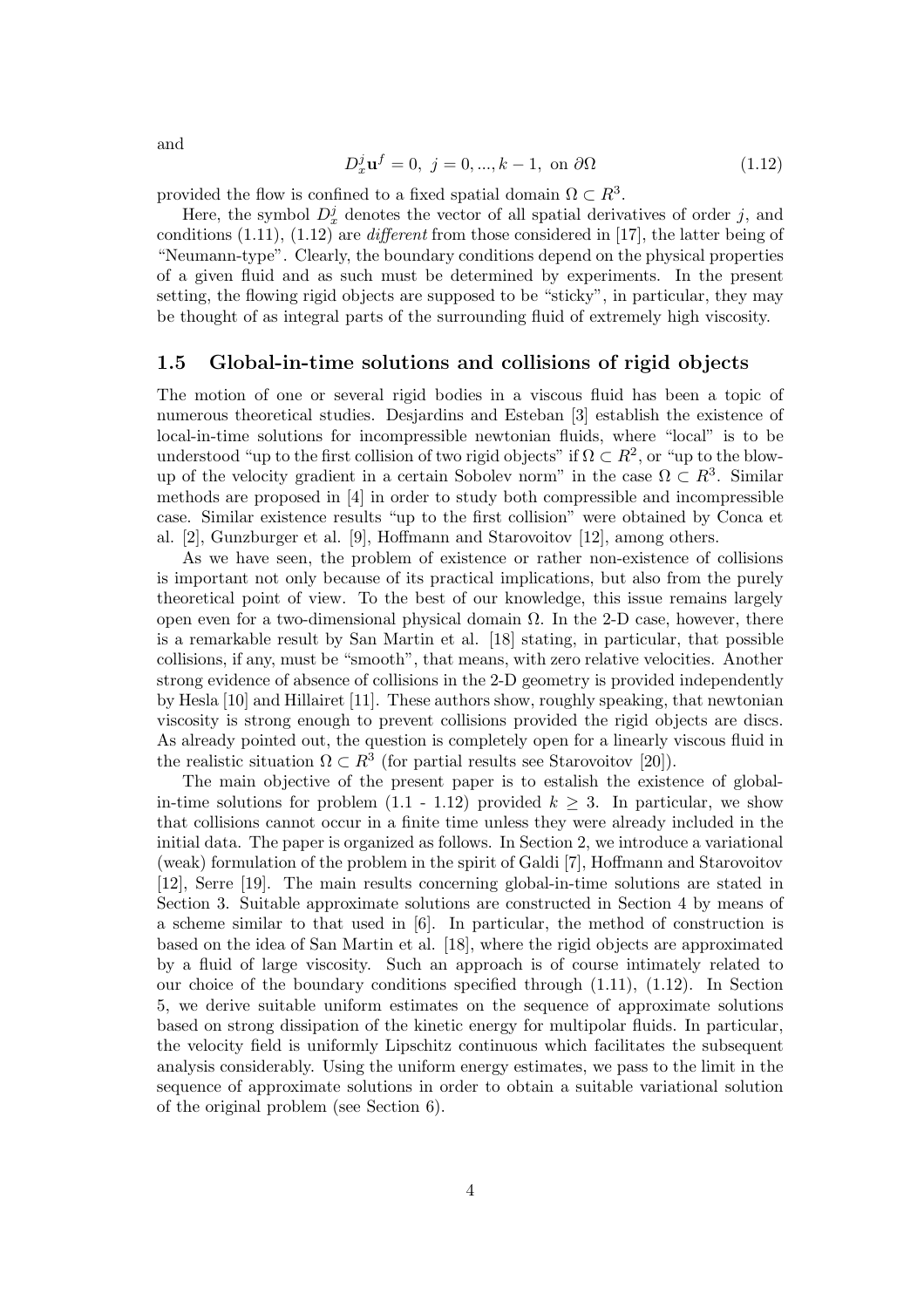# 2 Variational formulation

Similarly to a major part of the reference material mentioned above, our approach is based on a suitable variational formulation of the problem. In what follows, we shall assume that  $\Omega \subset R^3$  is a bounded domain with smooth  $(C^{\infty})$  boundary.

## 2.1 Kinematics of the rigid bodies

The reference position  $S^i$ ,  $i = 1, ..., m$ , of the i-th rigid body is a bounded domain in  $R<sup>3</sup>$  with smooth boundary. The motions are described through affine isometries  $\eta^{i}(t, \cdot): R^{3} \to R^{3}, i = 1, ..., m$ , that are absolutely continuous as functions of the time  $t \in [0, T]$ . Furthermore, we set

$$
S^{i}(t) = \eta^{i}(t, S^{i}), \ i = 1, ..., m,
$$

and

$$
Q^{S} = \Big\{ (t, \mathbf{x}) \Big| t \in (0, T), \ \mathbf{x} \in \bigcup_{i=1}^{m} S^{i}(t) \Big\}.
$$

## 2.2 Conservation of mass

The solid densities  $\varrho^{S^i}$  as well as the fluid density  $\varrho^f$  can be extended to be zero outside  $S^{i}(t)$ , and the fluid region  $Q^{f} = ((0, T) \times \Omega) \setminus \overline{Q}^{S}$ , respectively. In a similar way, we introduce a "global" velocity field u,

$$
\mathbf{u}(t,\mathbf{x}) = \begin{cases} \mathbf{u}^{S^i} \text{ for } t \in (0,T), \ \mathbf{x} \in \overline{S}^i(t), \\ \mathbf{u}^f \text{ for } t \in (0,T), \ \mathbf{x} \in \Omega \setminus \cup_{i=1}^m \overline{S}^i(t), \\ 0 \text{ for } t \in (0,T), \ \mathbf{x} \in R^3 \setminus \Omega. \end{cases}
$$

The physical principle of mass conservation can be expressed through continuity equation

$$
\partial_t \varrho + \text{div}_x(\varrho \mathbf{u}) = 0 \text{ in } \mathcal{D}'((0, T) \times R^3). \tag{2.1}
$$

## 2.3 Momentum equation

For a given family of motions  $\eta^i$ ,  $i = 1, ..., m$ , we introduce the set of admissible velocity fields

$$
V_{\rm adm}(t) = \{ \mathbf{w} \in C^k(R^3; R^3) \mid \mathbf{w} \equiv 0 \text{ on } R^3 \setminus \Omega, \ \nabla_x \mathbf{w} + \nabla_x \mathbf{w}^t \equiv 0 \text{ on } \cup_{i=1}^m \eta^i(t, S^i) \}.
$$
\n(2.2)

Following Nečas [14], we introduce a bilinear form  $((\cdot, \cdot))$  associated to the stress tensor  $\Im$  given by  $(1.10)$ , specifically,

$$
((\mathbf{v}, \mathbf{w})) = \int_{\Omega} \mathbb{S}[\mathbf{v}] : \nabla_x \mathbf{w} \, dx \text{ for any } \mathbf{v}, \ \mathbf{w} \in \mathcal{D}(\Omega; R^3). \tag{2.3}
$$

Under the natural hypothesis

$$
\mu_n, \ \eta_n \ge 0, \ \mu_{k-1} > 0, \ \eta_{k-1} > 0,\tag{2.4}
$$

it is straightforward to see that  $((\cdot,\cdot))$  can be extended to a scalar product on the Sobolev space  $W_0^{k,2}$  $\binom{k}{0}^{k,2}(\Omega;R^3)$  defined as a completion of the set of compactly supported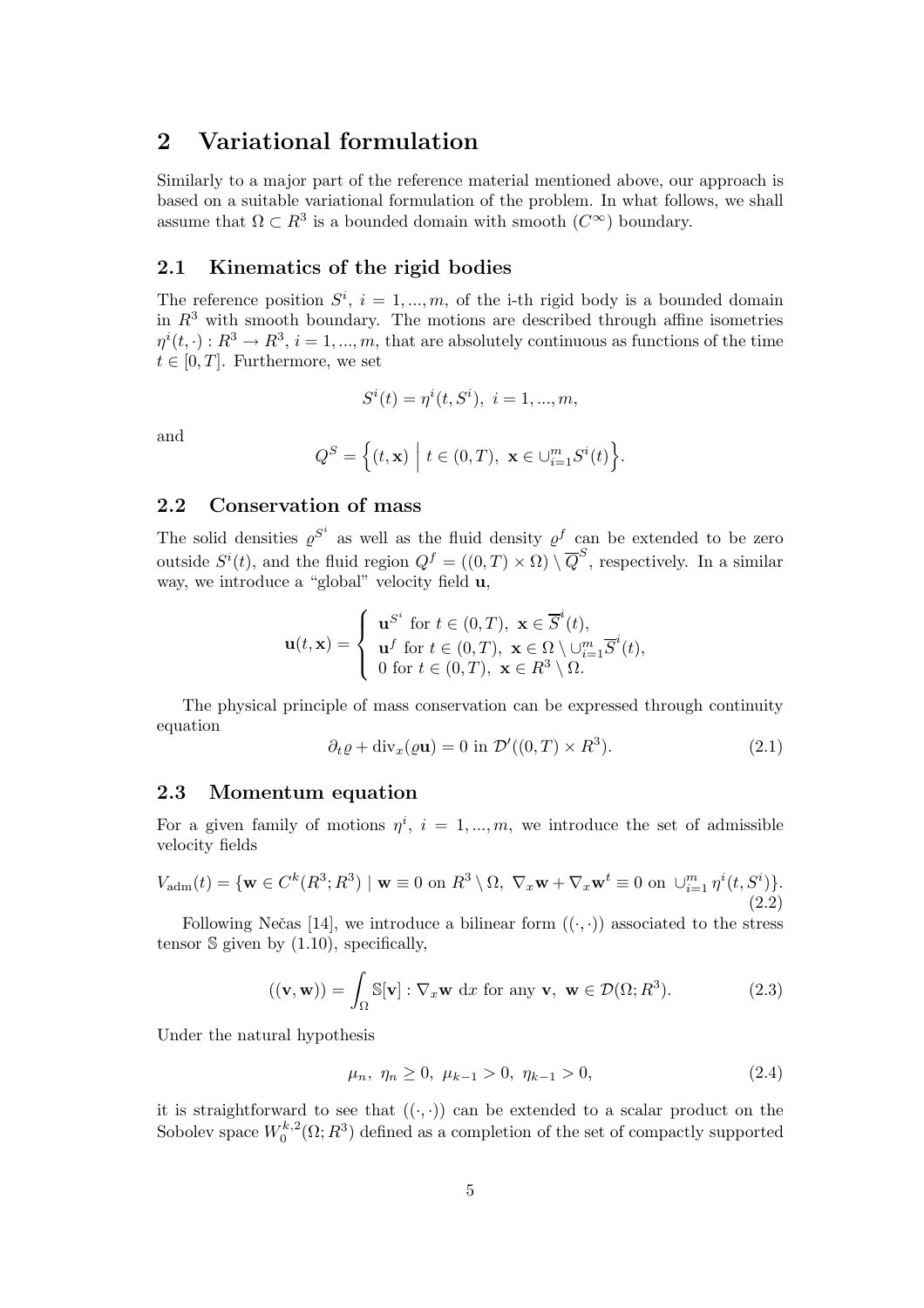smooth functions with respect to the norm

$$
\|\mathbf{v}\|_{W_0^{k,2}(\Omega;R^3)}^2 = \sum_{n=0}^k \int_{\Omega} |D_x^n \mathbf{v}|^2 \, \mathrm{d}x
$$

 $(see Nečas [14]).$ 

Assuming continuity of the stresses on the boundaries of rigid objets, we can reformulate equations (1.4), (1.5), (1.7) in terms of  $\rho$  and **u** as integral identity

$$
\int_0^T \int_{R^3} \left( \varrho \mathbf{u} \cdot \partial_t \mathbf{w} + \varrho \mathbf{u} \otimes \mathbf{u} : \nabla_x \mathbf{w} + p \operatorname{div}_x \mathbf{w} \right) d\mathbf{x} dt =
$$
\n
$$
\int_0^T ((\mathbf{u}, \mathbf{w})) dt - \int_0^T \int_{R^3} \varrho \mathbf{g} \cdot \mathbf{w} dx dt - \int_{R^3} \varrho_0 \mathbf{u}_0 \cdot \mathbf{w}(0) dx
$$
\n(2.5)

to be satisfied for any test function

$$
\mathbf{w} \in C^1([0, T]; C^k(R^3)), \mathbf{w}(T) = 0, \mathbf{w}(t) \in V_{\text{adm}}(t) \text{ for any } t \in [0, T]. \tag{2.6}
$$

Note that (2.5) includes the initial conditions

$$
(\varrho \mathbf{u})(0, \cdot) = \varrho_0 \mathbf{u}_0. \tag{2.7}
$$

## 2.4 Compatibility of the "global" velocity with rigid motions

We shall say that a velocity field **u** is compatible with the family of rigid motions  $\eta^i$ ,  $i = 1, ..., m$  provided

$$
\mathbf{u}(t,\mathbf{x}) = \mathbf{u}^{S^i}(t,\mathbf{x}) = \frac{\partial \eta^i}{\partial t}(t,(\eta^i)^{-1}(t,\mathbf{x})) \text{ for all } \mathbf{x} \in \eta^i(t,S^i), \ i = 1,...,m. \tag{2.8}
$$

Relation (2.8) is to be satisfied for any  $t \in [0, T]$ .

### 2.5 Energy inequality

The velocity field associated to a multipolar fluid is expected regular because of the strong kinetic energy dissipation in the high velocity gradient regime. Indeed taking (formally) a test function  $\mathbf{w} = -\psi(t)\mathbf{u}$ , in (2.5) we obtain energy inequality

$$
E(t_2) + \int_{t_1}^{t_2} ((\mathbf{u}, \mathbf{u})) dt \le E(t_1) + \int_{t_1}^{t_2} \int_{\Omega} \varrho \mathbf{g} \cdot \mathbf{u} dx \qquad (2.9)
$$

for any  $0 \le t_1 \le t_2 \le T$ , with

$$
E(t) = \int_{\Omega} \left(\frac{1}{2}\varrho|\mathbf{u}|^2 + \varrho P(\varrho)\right) dx,
$$
\n(2.10)

where  $P$  is related to the pressure  $p$  through

$$
P(\varrho) = \varrho \int_1^{\varrho} \frac{p(z)}{z^2} dz.
$$
 (2.11)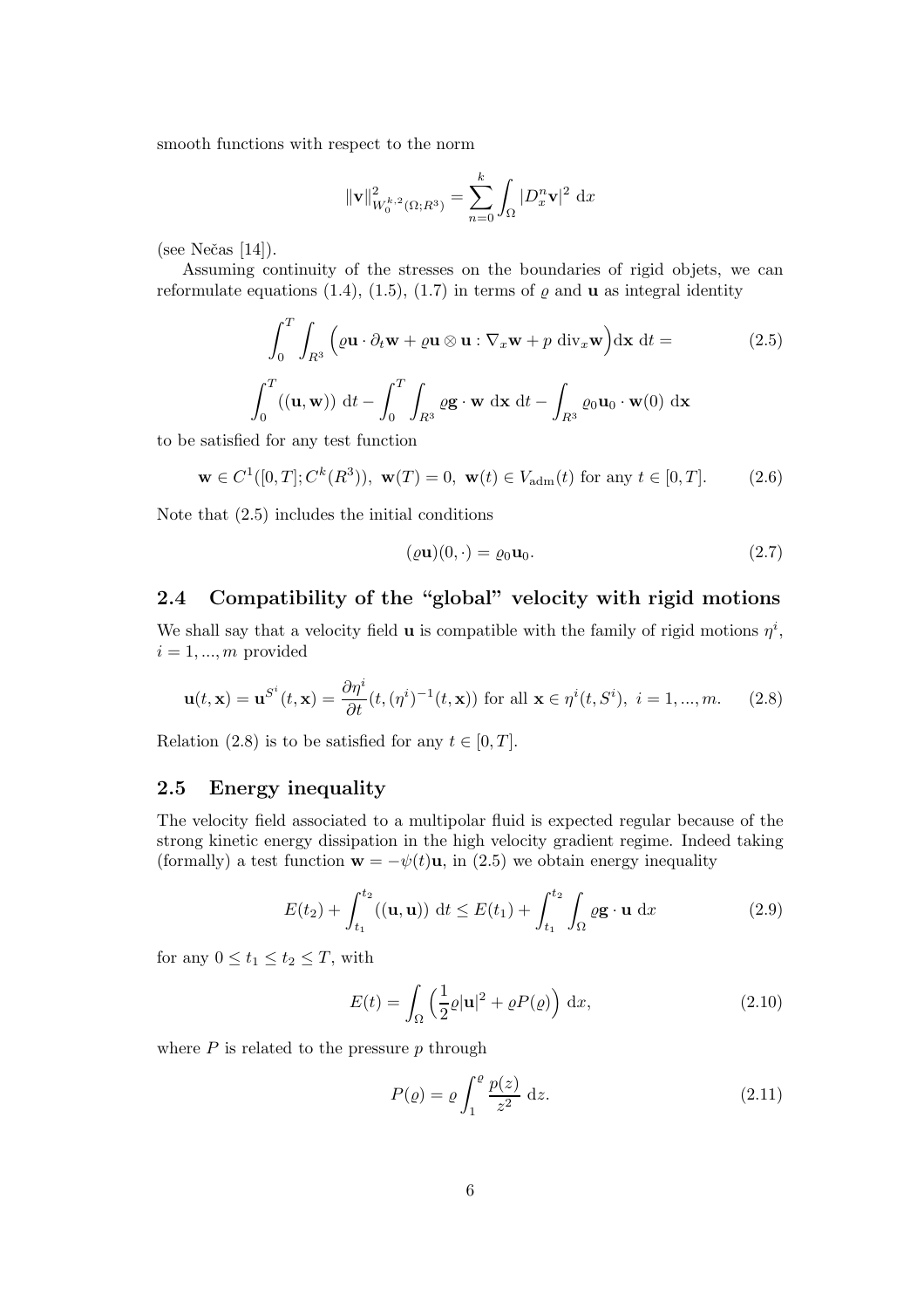### 2.6 Weak (variational) solutions

Having collected all the preliminary material, we are in a position to introduce the concept of weak solution to our problem referred to hereafter as problem (P).

#### Definition 2.1

Let the initial distribution of the density and the velocity field be determined through given functions  $\varrho_0$  and  $\mathbf{u}_0$ , respectively; the initial position of the rigid bodies being  $S^i \subset \Omega$ ,  $i = 1, ..., m$ . We say that a family  $\varrho$ ,  $\mathbf{u}, \eta^i$ ,  $i = 1, ..., m$ , represent a variational solution of **problem**  $(P)$  on a time interval  $(0,T)$  provided the following conditions are satisfied:

• The density  $\rho$  is a non-negative bounded function, the velocity field  $\bf{u}$  belongs to the space  $L^{\infty}(0,T; L^{2}(\Omega; R^{3})) \cap L^{2}(0,T; W_{0}^{k,2})$  $\mathcal{L}_0^{k,2}(\Omega;R^3)$ , and they satisfy energy inequality (2.9) for  $t_1 = 0$  and a.a.  $t_2 \in (0, T)$ , with

$$
E(0) = E_0 = \int_{\Omega} \left( \frac{1}{2} \varrho_0 |{\bf u}_0|^2 + \varrho_0 P(\varrho_0) \right) dx.
$$

- We have  $\varrho \in C([0,T];L^1(\Omega))$ ,  $\varrho(0) = \varrho_0$ , and continuity equation (2.1) holds on  $(0,T) \times R^3$  provided  $\rho$  and **u** were extended to be zero outside  $\Omega$ .
- Momentum equation (the integral identity)  $(2.5)$  holds for any admissible test function **w** satisfying  $(2.6)$ .
- The mappings  $\eta^i$ ,  $i = 1, ..., m$  are affine isometries of  $R^3$  compatible with the velocity field  $\bf{u}$  in the sense of (2.8).

# 3 Global existence - main results

Our main goal is to prove the following existence result.

**Theorem 3.1** Let  $\Omega \subset R^3$ ,  $S^i \subset R^3$ ,  $i = 1,...,m$  be a family of bounded domains with boundaries of class  $C^{\infty}$  such that

$$
\overline{S}^i \cap \overline{S}^j = \emptyset \text{ for } i \neq j, \ \overline{S}^i \subset \Omega \text{ for } i = 1, ..., m. \tag{3.1}
$$

Furthermore, assume that  $\rho_0$  is a measurable function such that

$$
0 < \varrho \le \varrho_0(x) \le \overline{\varrho} \text{ for a.a. } x \in \Omega,\tag{3.2}
$$

and that

$$
\mathbf{u}_0 \in W_0^{k,2}(\Omega; R^3) \cap V_{\text{adm}}(0) \text{ for a certain } k \ge 3. \tag{3.3}
$$

Finally, let  $\mathbf{g} \in L^{\infty}(\Omega; R^3)$ , and  $p \in C[0, \infty)$  - a non-decreasing function be given.

Then problem (P) admits a variational solution  $\varrho$ ,  $\mathbf{u}$ ,  $\eta^i$ ,  $i = 1, ..., m$ , in the sense of Definition 2.1 on an arbitrary time interval  $(0,T)$ . Moreover, we have

$$
\overline{S}^{i}(t) \cap \overline{S}^{j}(t) = \emptyset \text{ for } i \neq j, \ \overline{S}^{i}(t) \subset \Omega \text{ for } i = 1, ..., m
$$
 (3.4)

for any  $t \in [0,T]$ , that means, the motion is smooth without any collision of two or several rigid objects in a finite time.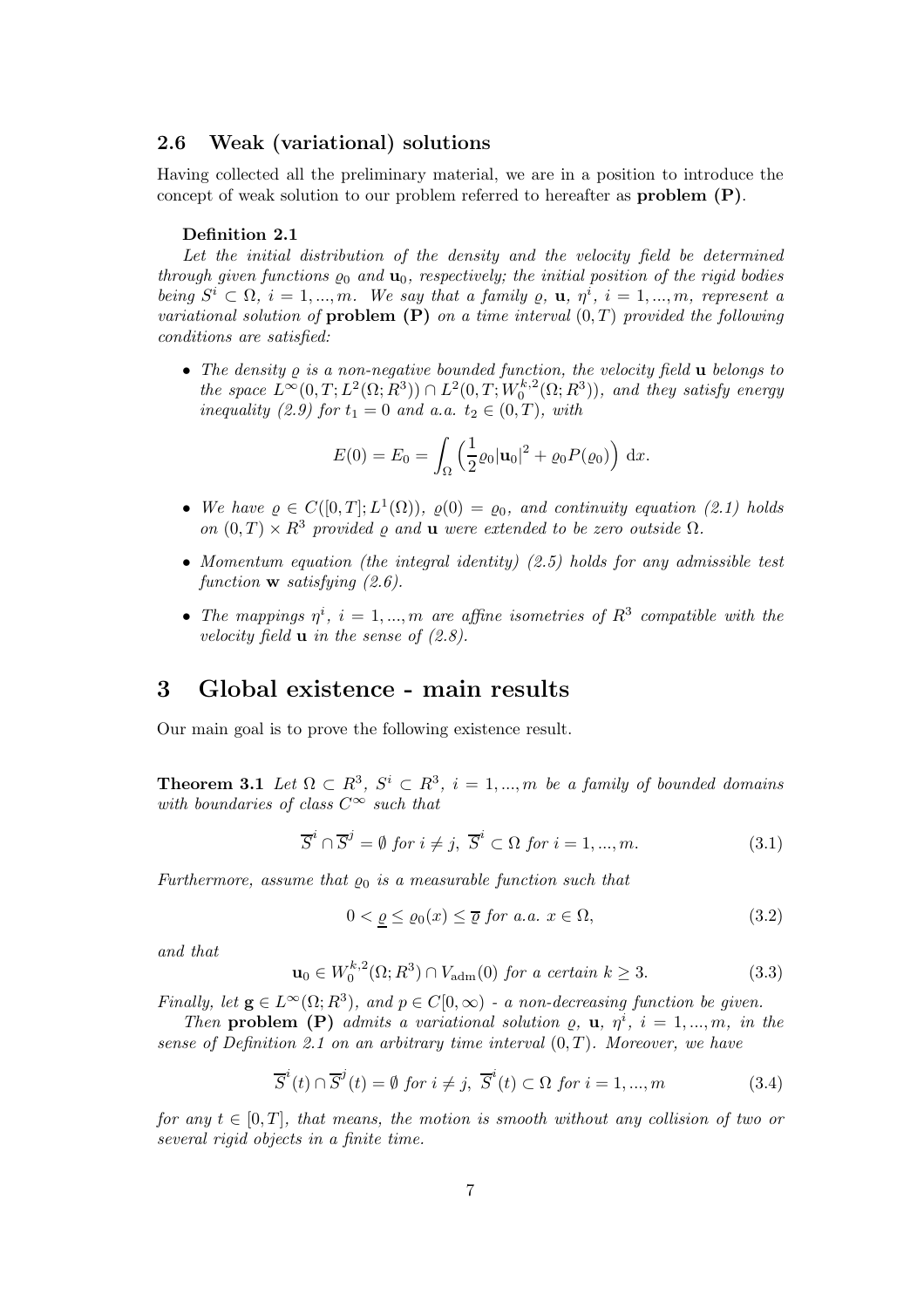As already pointed out several times, the main ingredient of the proof are strong dissipation estimates resulting from energy inequality (2.9). Since  $k \geq 3$ , the velocity field **u** is a priori bounded in the space  $L^2(0,T; C_0^1(\overline{\Omega}))$ , in particular, the streamlines (characteristics) can be identified with the unique solution of the system

$$
\frac{\mathrm{d}}{\mathrm{d}t}\mathbf{X}(t,\mathbf{x}) = \mathbf{u}(t,\mathbf{X}(t,\mathbf{x})), \ t > 0, \ \mathbf{X}(0,\mathbf{x}) = \mathbf{x}.\tag{3.5}
$$

Accordingly, the (unique) weak solution  $\varrho$  of (2.1) satisfying  $\varrho(0) = \varrho_0$  is given by formula

$$
\varrho(t, \mathbf{X}(t, \mathbf{x})) = \varrho_0(x) \exp\Big(-\int_0^t \operatorname{div}_x \mathbf{u}(s, \mathbf{X}(s, \mathbf{x})) \, ds\Big), \ \mathbf{x} \in R^3. \tag{3.6}
$$

Note that, in the absence of collisions, one can deduce from (2.5) that

$$
\partial_t(\varrho \mathbf{u}) \in L^2(0, T; W^{-k,2}(\Omega; R^3)),\tag{3.7}
$$

which, combined with (2.9), gives rise to

$$
\mathbf{u} \in C([0, T]; L^2(\Omega; R^3)).
$$
\n(3.8)

In particular, formula (3.6) makes sense for any weak solution in the sense of Definition 2.1.

The rest of the paper is devoted to the proof of Theorem 3.1.

# 4 Approximate problems

Let  $\{v_n\}_{n=1}^{\infty} \subset \mathcal{D}(\Omega; R^3)$  be a basis of the Hilbert space  $W_0^{k,2}$  $\chi_0^{k,2}(\Omega; R^3)$ . Following San Martin et al. [18] we introduce the approximate **problem**  $(P)_{n,\varepsilon}$ :

$$
\int_0^T \int_{R^3} \left( \varrho_{n,\varepsilon} \mathbf{u}_{n,\varepsilon} \cdot \partial_t \mathbf{w} + \varrho_{n,\varepsilon} \mathbf{u}_{n,\varepsilon} \otimes \mathbf{u}_{n,\varepsilon} : \nabla_x \mathbf{w} + p(\varrho_{n,\varepsilon}) \operatorname{div}_x \mathbf{w} \right) \mathrm{d}\mathbf{x} \, \mathrm{d}t = \qquad (4.1)
$$
\n
$$
\int_0^T \int_{\Omega} M_\varepsilon(\chi_{n,\varepsilon}) [\nabla_x \mathbf{u}_{n,\varepsilon} + \nabla_x^t \mathbf{u}_{n,\varepsilon}] : [\nabla_x \mathbf{w} + \nabla_x^t \mathbf{w}] \, \mathrm{d}x \, \mathrm{d}t +
$$
\n
$$
\int_0^T \left( (\mathbf{u}_{n,\varepsilon}, \mathbf{w}) \right) \mathrm{d}t - \int_0^T \int_{R^3} \varrho_{n,\varepsilon} \mathbf{g} \cdot \mathbf{w} \, \mathrm{d}\mathbf{x} \, \mathrm{d}t - \int_{R^3} \varrho_0 \mathbf{u}_0 \cdot \mathbf{w}(0) \, \mathrm{d}\mathbf{x}
$$
\nbe satisfied for any test function

to be satisfied for any test function

$$
\mathbf{w} \in C^{1}([0, T]; X_{n}), \mathbf{w}(T) = 0, X_{n} = \text{span}\{\mathbf{v}_{1}, ..., \mathbf{v}_{n}\}.
$$
 (4.2)

Here,  $\varrho_{n,\varepsilon}$  is determined through formula

$$
\varrho_{n,\varepsilon}(t,\mathbf{X}_{n,\varepsilon}(t,\mathbf{x})) = \varrho_0(x) \exp\Big(-\int_0^t \operatorname{div}_x \mathbf{u}_{n,\varepsilon}(s,\mathbf{X}_{n,\varepsilon}(s,\mathbf{x})) \, \mathrm{d}s\Big), \ \mathbf{x} \in R^3 \qquad (4.3)
$$

while

$$
\chi_{n,\varepsilon}(t, \mathbf{X}_{n,\varepsilon}(t, \mathbf{x})) = \chi_{0,\varepsilon}(\mathbf{x}) \ge 0,
$$
\n(4.4)

where

$$
\frac{\mathrm{d}}{\mathrm{d}t}\mathbf{X}_{n,\varepsilon}(t,\mathbf{x}) = \mathbf{u}_{n,\varepsilon}(t,\mathbf{X}_{n,\varepsilon}(t,\mathbf{x})),\ t>0,\ \mathbf{X}_{n,\varepsilon}(0,\mathbf{x}) = \mathbf{x}.\tag{4.5}
$$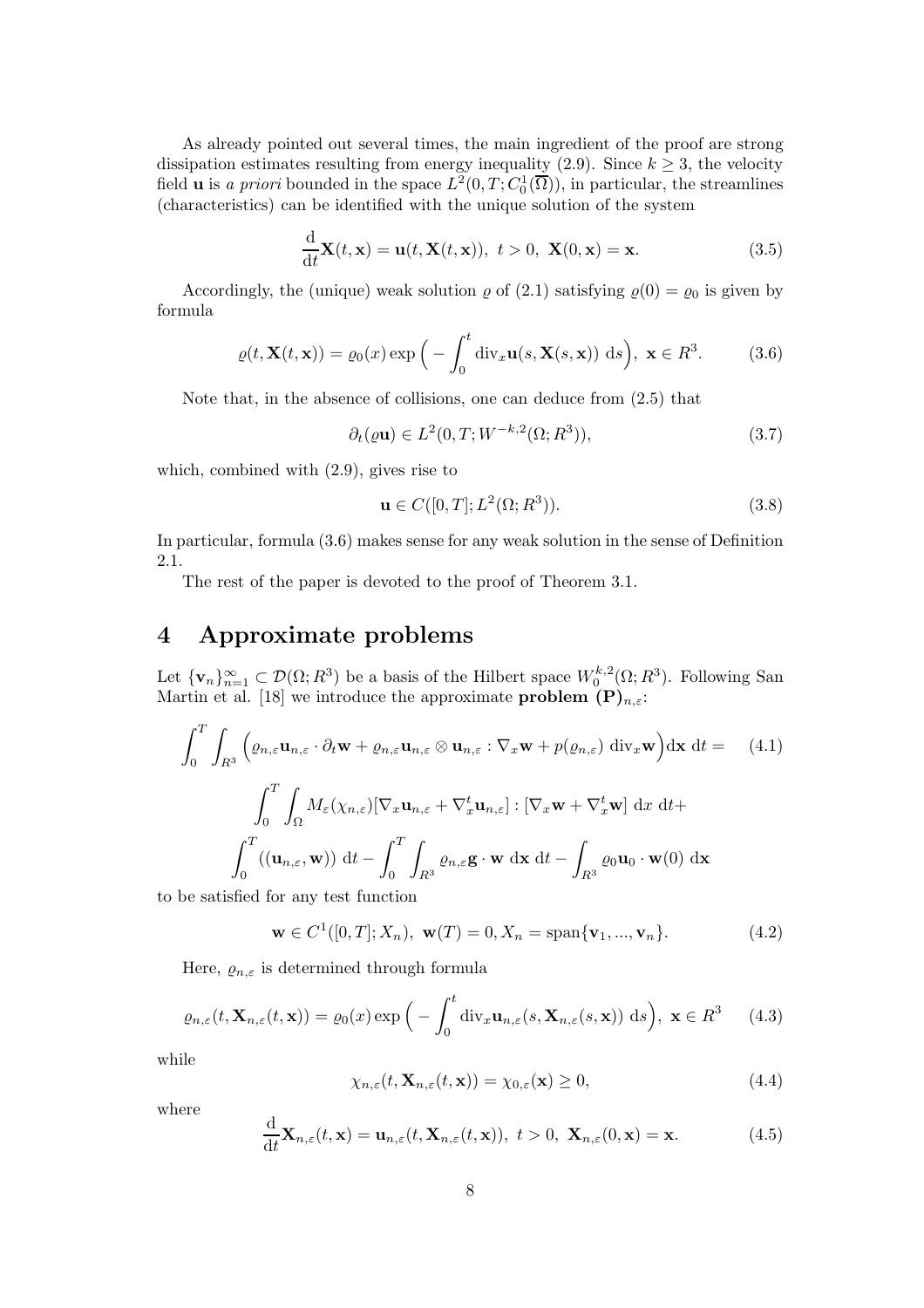Note that  $\chi_{n,\varepsilon}$  is the unique distributional solution of the equation

$$
\partial_t \chi_{n,\varepsilon} + \mathbf{u}_{n,\varepsilon} \cdot \nabla_x \chi_{n,\varepsilon} = 0, \ \chi_{n,\varepsilon}(0) = \chi_{0,\varepsilon}
$$

(cf. DiPerna and Lions [5]).

The functions  $M_{\varepsilon}$  belong to the class  $C^1[0,\infty) \cap BC[0,\infty)$  for any fixed  $\varepsilon > 0$ .

**Problem**  $(P)_{n,\varepsilon}$  can be solved by means of the standard fixed-point argument used in [13, Section 2], the presence of the additional viscosity coefficient  $M_{\varepsilon}$  requiring only minor modifications.

# 5 Uniform estimates

Similarly to Section 2.5, one can show that the approximate solutions  $\varrho_{n,\varepsilon}$ ,  $\mathbf{u}_{n,\varepsilon}$  satisfy energy equality

$$
E_{n,\varepsilon}(t_2) + \int_{t_1}^{t_2} \int_{\Omega} M_{\varepsilon}(\chi_{n,\varepsilon}) |\nabla_x \mathbf{u}_{n,\varepsilon} + \nabla_x^t \mathbf{u}_{n,\varepsilon}|^2 dx dt + \int_{t_1}^{t_2} ((\mathbf{u}_{n,\varepsilon}, \mathbf{u}_{n,\varepsilon})) dt = (5.1)
$$

$$
E_{n,\varepsilon}(t_1) + \int_{t_1}^{t_2} \int_{\Omega} \varrho_{n,\varepsilon} \mathbf{g} \cdot \mathbf{u}_{n,\varepsilon} dx
$$

for any  $0 \le t_1 \le t_2 \le T$ , with

$$
E_{n,\varepsilon}(t) = \int_{\Omega} \left( \frac{1}{2} \varrho_{n,\varepsilon} |\mathbf{u}_{n,\varepsilon}|^2 + \varrho_{n,\varepsilon} P(\varrho_{n,\varepsilon}) \right) dx, \tag{5.2}
$$

$$
E_{n,\varepsilon}(0) = E_0 = \int_{\Omega} \left( \frac{1}{2} \varrho_0 |\mathbf{u}_0|^2 + \varrho_0 P(\varrho_0) \right) dx.
$$
 (5.3)

Under the hypotheses of Theorem 3.1, it is a routine matter to check that  $(5.1 -$ 5.3) give rise to uniform estimates:

$$
\{\mathbf u_{n,\varepsilon}\}_{n,\varepsilon} \text{ bounded in } L^2(0,T;W_0^{k,2}(\Omega;R^3)),\tag{5.4}
$$

$$
\underline{\varrho} \exp\left(-T \|\text{div}_x \mathbf{u}_{n,\varepsilon}\|_{L^1(0,T;L^\infty(\Omega))}\right) \leq \varrho_{n,\varepsilon}(t,\mathbf{x}) \leq \overline{\varrho} \exp\left(T \|\text{div}_x \mathbf{u}_{n,\varepsilon}\|_{L^1(0,T;L^\infty(\Omega))}\right) \tag{5.5}
$$

for a.a.  $t \in (0, T)$ ,  $\mathbf{x} \in \Omega$ , and

$$
\{\mathbf u_{n,\varepsilon}\}_{n,\varepsilon} \text{ bounded in } L^\infty(0,T;L^2(\Omega;R^3)).\tag{5.6}
$$

In addition,

$$
\int_0^T \int_{\Omega} M_{\varepsilon}(\chi_{n,\varepsilon}) |\nabla_x \mathbf{u}_{n,\varepsilon} + \nabla_x^t \mathbf{u}_{n,\varepsilon}|^2 \, \mathrm{d}x \, \mathrm{d}t \le \text{const},\tag{5.7}
$$

where the bound is uniform with respect to  $n, \varepsilon$ .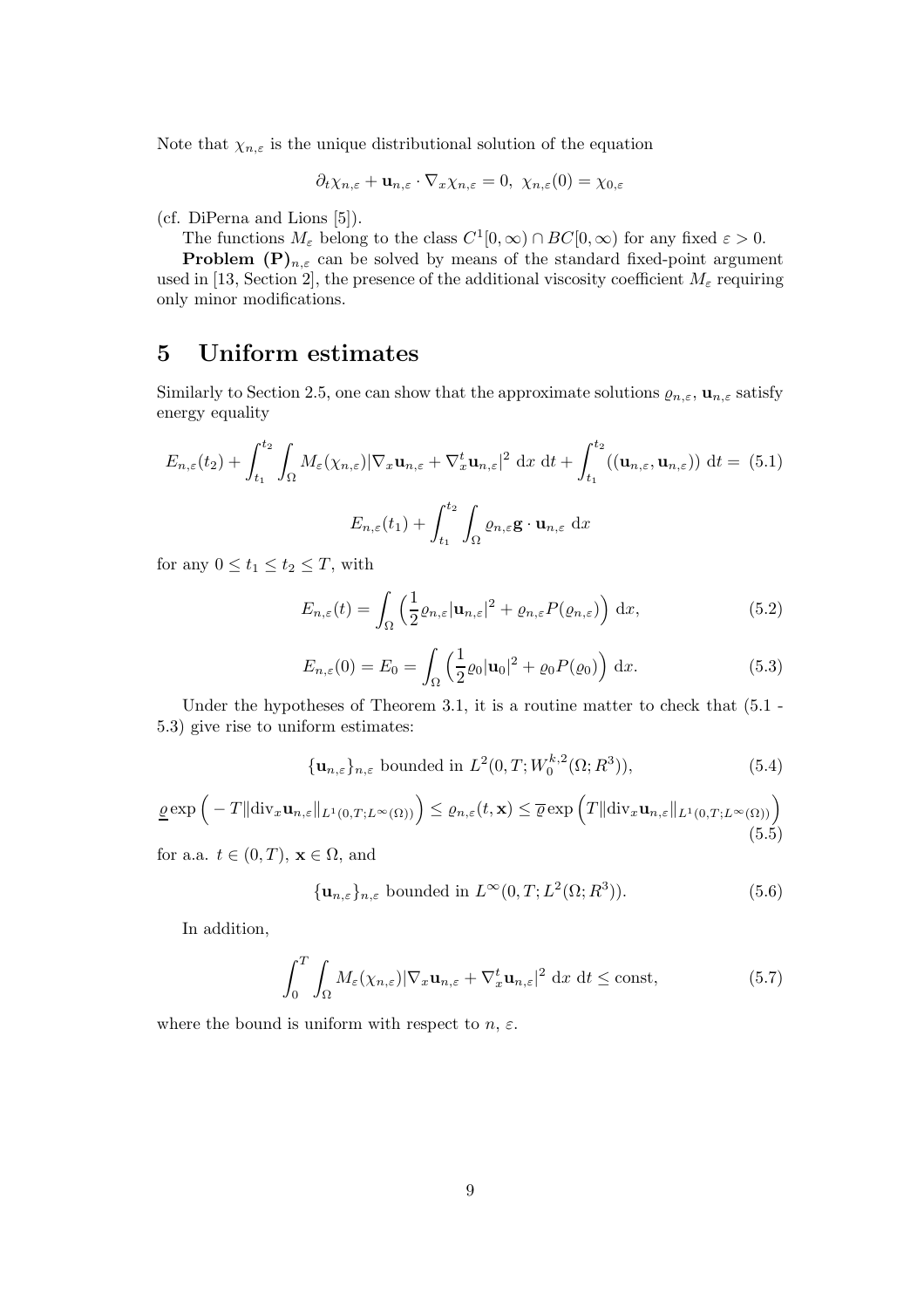# 6 Convergence

## 6.1 The limit  $n \to \infty$

With  $\varepsilon > 0$  fixed, our aim is to let  $n \to \infty$  in the family of approximate solutions  $\varrho_{n,\varepsilon}$ ,  $\mathbf{u}_{n,\varepsilon}$  constructed in Section 4. To begin with, estimates (5.4), (5.6) yield

$$
\mathbf{u}_{n,\varepsilon} \to \mathbf{u}_{\varepsilon} \text{ weakly in } L^2(0,T;W_0^{k,2}(\Omega;R^3)) \text{ and weakly-}(*) \text{ in } L^{\infty}(0,T;L^2(\Omega;R^3))
$$
\n
$$
(6.1)
$$

for  $n \to \infty$ , at least for a suitable subsequence.

Similarly, by virtue of  $(4.3)$ ,  $(5.5)$ , we can assume that

$$
\varrho_{n,\varepsilon} \to \varrho_{\varepsilon} \text{ in } C_{\text{weak}}([0,T];L^1(\Omega)) \text{ and weakly-}(*) \text{ in } L^{\infty}(0,T;L^{\infty}(\Omega)).
$$
 (6.2)

Consequently, combining (6.1), (6.2), we conclude that

$$
\varrho_{n,\varepsilon}\mathbf{u}_{n,\varepsilon} \to \varrho_{\varepsilon}\mathbf{u}_{\varepsilon} \text{ weakly-}(*) \text{ in } L^{\infty}(0,T;L^{2}(\Omega;R^{3})).
$$
 (6.3)

Moreover, it follows from (4.1) that

$$
\{t \mapsto \int_{\Omega} (\varrho_{n,\varepsilon} \mathbf{u}_{n,\varepsilon})(t) \cdot \mathbf{v}_n \, dx\} \to \{t \mapsto \int_{\Omega} (\varrho_{\varepsilon} \mathbf{u}_{\varepsilon})(t) \cdot \mathbf{v}_n \, dx\} \text{ in } C[0,T] \text{ for } n = 1,2,...;
$$

whence

$$
\varrho_{n,\varepsilon}\mathbf{u}_{n,\varepsilon} \to \varrho_{\varepsilon}\mathbf{u}_{\varepsilon} \text{ in } C_{\text{weak}}([0,T];L^2(\Omega;R^3)).\tag{6.4}
$$

Relations  $(6.1)$ ,  $(6.4)$  imply

$$
\varrho_{n,\varepsilon} \mathbf{u}_{n,\varepsilon} \cdot \mathbf{u}_{n,\varepsilon} \to \varrho_{\varepsilon} \mathbf{u}_{\varepsilon} \cdot \mathbf{u}_{\varepsilon} \text{ weakly in } L^2((0,T) \times \Omega); \tag{6.5}
$$

therefore, in view of (4.3),

$$
\mathbf{u}_{n,\varepsilon} \to \mathbf{u}_{\varepsilon} \text{ in } L^2(0,T;L^2(\Omega;R^3)).
$$
\n(6.6)

Consequently, (6.1), (6.6) and a simple interpolation argument yield

$$
\mathbf{u}_{n,\varepsilon} \to \mathbf{u}_{\varepsilon} \text{ in } L^2(0,T;W_0^{k-1,2}(\Omega;R^3)),\tag{6.7}
$$

in particular,

$$
\operatorname{div}_x \mathbf{u}_{n,\varepsilon} \to \operatorname{div}_x \mathbf{u}_{\varepsilon} \text{ in } L^2(0,T;W_0^{k-2,2}(\Omega;R^3)).
$$
\n(6.8)

Since  $\varrho_{n,\varepsilon}$  satisfy continuity equation (2.1), one can deduce from (6.2), (6.8) that

$$
\varrho_{n,\varepsilon} \to \varrho_{\varepsilon} \text{ in } L^1((0,T) \times \Omega). \tag{6.9}
$$

In a similar way, one can show

$$
\chi_{n,\varepsilon} \to \chi_{\varepsilon} \text{ in } L^1((0,T) \times \Omega). \tag{6.10}
$$

Thus we have shown there are functions  $\varrho_{\varepsilon}$ ,  $\mathbf{u}_{\varepsilon}$  such that

$$
\int_0^T \int_{R^3} \left( \varrho_{\varepsilon} \mathbf{u}_{\varepsilon} \cdot \partial_t \mathbf{w} + \varrho_{\varepsilon} \mathbf{u}_{\varepsilon} \otimes \mathbf{u}_{\varepsilon} : \nabla_x \mathbf{w} + p(\varrho_{\varepsilon}) \operatorname{div}_x \mathbf{w} \right) d\mathbf{x} dt =
$$
\n(6.11)\n
$$
\int_0^T \int_{\Omega} M_{\varepsilon}(\chi_{\varepsilon}) [\nabla_x \mathbf{u}_{\varepsilon} + \nabla_x^t \mathbf{u}_{\varepsilon}] : [\nabla_x \mathbf{w} + \nabla_x^t \mathbf{w}] dx dt +
$$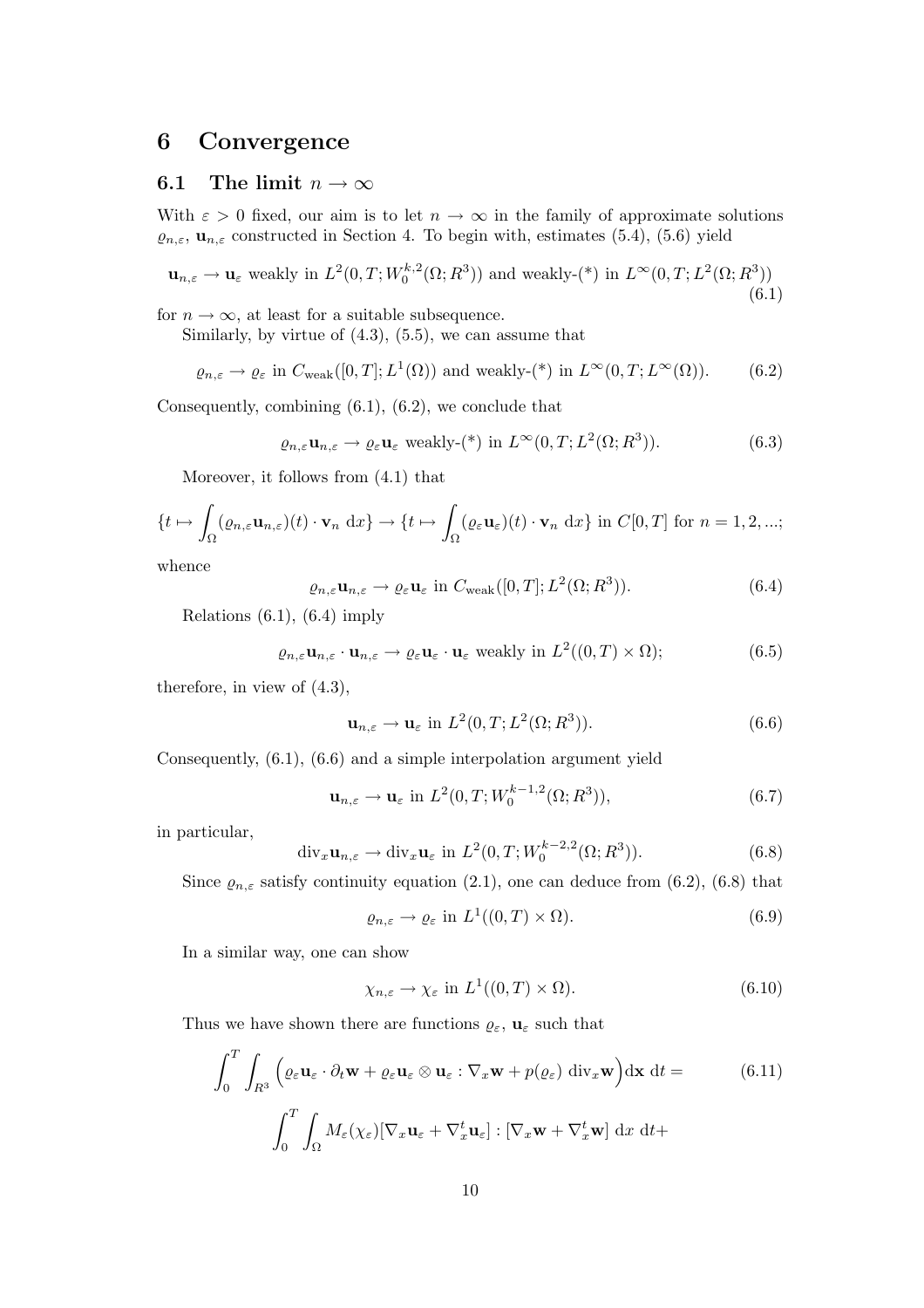$$
\int_0^T ((\mathbf{u}_{\varepsilon}, \mathbf{w})) dt - \int_0^T \int_{R^3} \varrho_{\varepsilon} \mathbf{g} \cdot \mathbf{w} dx dt - \int_{R^3} \varrho_0 \mathbf{u}_0 \cdot \mathbf{w}(0) dx
$$

to be satisfied for any test function

$$
\mathbf{w} \in C^1([0, T]; W_0^{k,2}(\Omega, R^3)), \mathbf{w}(T) = 0.
$$
 (6.12)

Furthermore, we have

$$
\varrho_{\varepsilon}(t, \mathbf{X}_{\varepsilon}(t, \mathbf{x})) = \varrho_{0}(x) \exp\Big(-\int_{0}^{t} \operatorname{div}_{x} \mathbf{u}_{\varepsilon}(s, \mathbf{X}_{\varepsilon}(s, \mathbf{x})) \, ds\Big), \, \, \mathbf{x} \in R^{3} \tag{6.13}
$$

and

$$
\chi_{\varepsilon}(t, \mathbf{X}_{\varepsilon}(t, \mathbf{x})) = \chi_{0, \varepsilon}(\mathbf{x}) \ge 0,
$$
\n(6.14)

where

$$
\frac{\mathrm{d}}{\mathrm{d}t}\mathbf{X}_{\varepsilon}(t,\mathbf{x}) = \mathbf{u}_{\varepsilon}(t,\mathbf{X}_{\varepsilon}(t,\mathbf{x})), \ t > 0, \ \mathbf{X}_{\varepsilon}(0) = \mathbf{x}.\tag{6.15}
$$

In addition, the energy inequality

$$
E_{\varepsilon}(t_2) + \int_{t_1}^{t_2} \int_{\Omega} M_{\varepsilon}(\chi_{\varepsilon}) |\nabla_x \mathbf{u}_{\varepsilon} + \nabla_x^t \mathbf{u}_{\varepsilon}|^2 dx dt + \int_{t_1}^{t_2} ((\mathbf{u}_{\varepsilon}, \mathbf{u}_{\varepsilon})) dt \leq (6.16)
$$
  

$$
E_{\varepsilon}(t_1) + \int_{t_1}^{t_2} \int_{\Omega} \varrho_{\varepsilon} \mathbf{g} \cdot \mathbf{u}_{\varepsilon} dx
$$

holds for any  $0 \le t_1 \le T$  and a.a.  $t_2 \in (t_1, T)$ , where

$$
E_{\varepsilon}(t) = \int_{\Omega} \left( \frac{1}{2} \varrho_{\varepsilon} | \mathbf{u}_{\varepsilon} |^{2} + \varrho_{\varepsilon} P(\varrho_{\varepsilon}) \right) dx, \ E_{\varepsilon}(0) = E_{0} = \int_{\Omega} \left( \frac{1}{2} \varrho_{0} | \mathbf{u}_{0} |^{2} + \varrho_{0} P(\varrho_{0}) \right) dx.
$$

# **6.2** The limit for  $\varepsilon \to 0$

Adopting the idea of San Martin et al. [18] we take

$$
M_{\varepsilon}(z) = \frac{1}{\varepsilon} \max\{z, 0\},\tag{6.17}
$$

$$
\chi_{\varepsilon,0} = \chi_0 \in C^1(\overline{\Omega}), \ \chi_0(\mathbf{x}) = \left\{ \begin{array}{l} 0 \text{ for } \mathbf{x} \in \overline{\Omega} \setminus \cup_{i=1}^m \overline{S}^i, \\ > 0 \text{ for } \mathbf{x} \in \cup_{i=1}^m S^i. \end{array} \right.
$$
 (6.18)

Our ultimate goal is to let  $\varepsilon \to 0$  in (6.11 - 6.16) in order to recover the global-in-time solution of **problem**  $(P)$ , the existence of which is claimed in Theorem 3.1.

To begin with, we can assume, by virtue of (6.16), that

$$
\mathbf{u}_{\varepsilon} \to \mathbf{u} \text{ weakly in } L^2(0, T; W_0^{k,2}(\Omega; R^3))
$$
\n(6.19)

passing to a suitable subsequence as the case may be. Moreover, as  $\{\varrho_{\varepsilon}\}_{{\varepsilon}>0}$  is bounded below away from zero in view of (6.13), we have

$$
\mathbf{u}_{\varepsilon} \to \mathbf{u} \text{ weakly-}(*) \text{ in } L^{\infty}(0, T; L^{2}(\Omega; R^{3})).
$$
 (6.20)

As stated in (6.13),  $\{ \varrho_{\varepsilon} \}_{\varepsilon > 0}$  solve (in the sense of distributions) continuity equation (2.1) supplemented with the initial datum  $\varrho_0$ ; whence we have

$$
\varrho_{\varepsilon} \to \varrho \text{ in, say, } C_{\text{weak}}([0, T]; L^2(\Omega)), \tag{6.21}
$$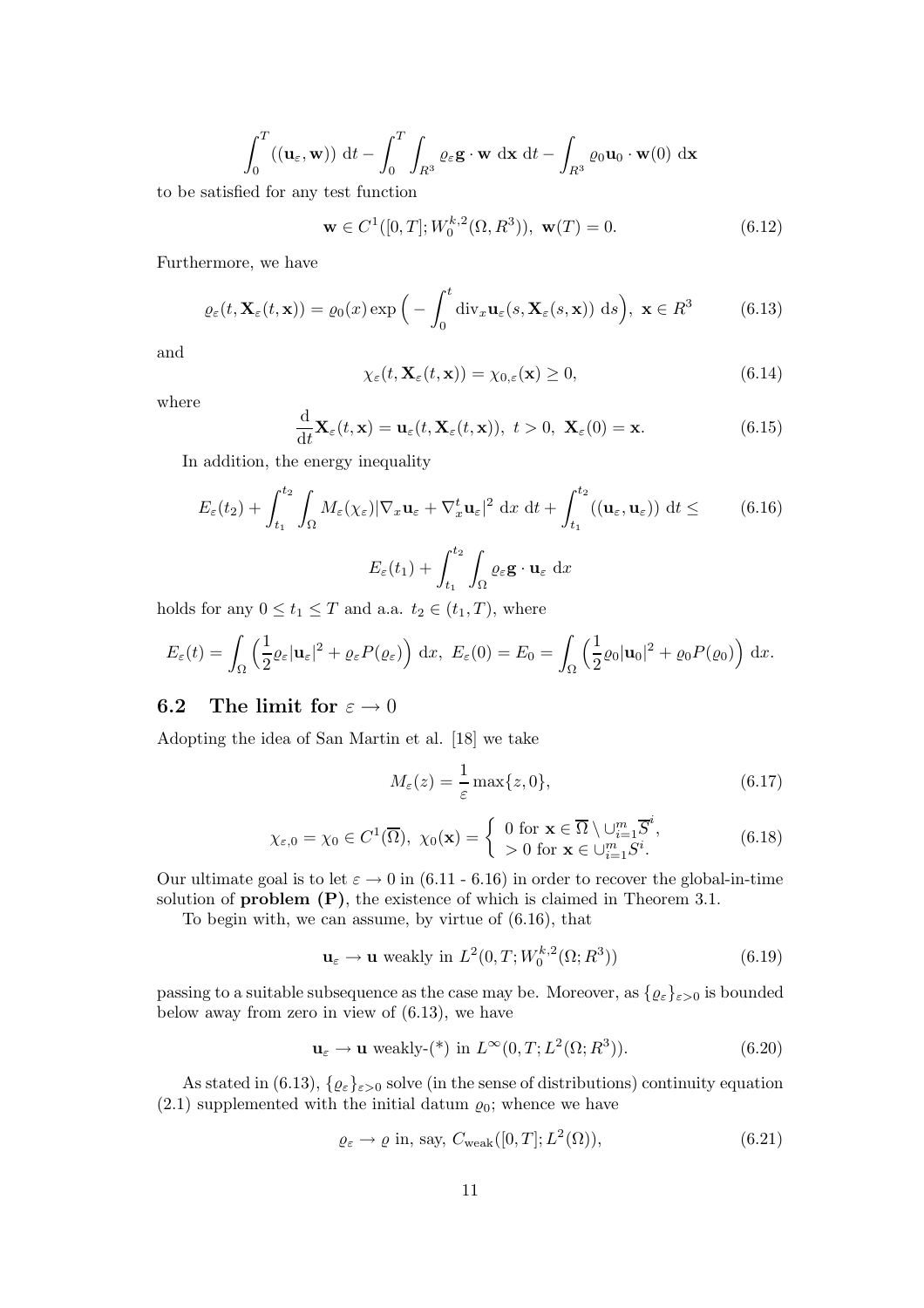$$
\varrho_{\varepsilon} \mathbf{u}_{\varepsilon} \to \varrho \mathbf{u} \text{ weakly-}(*) \text{ in } L^{\infty}(0, T; L^{2}(\Omega; R^{3})).
$$
\n(6.22)

Thus we are allowed to conclude that  $\varrho$ , u, extended to be zero outside  $\Omega$ , solve equation (2.1). In addition,  $\varrho$  is uniquely determined by  $\varrho_0$  and the velocity field **u**, and  $\varrho \in C([0,T]; L^1(\Omega))$  (cf. DiPerna and Lions [5]).

In order to identify the family of isometries  $\eta^i$ ,  $i = 1, ..., m$ , we need the following auxilliary result proved in [6, Proposition 5.1].

**Lemma 6.1** Let  $\mathbf{u}_{\varepsilon} = \mathbf{u}_{\varepsilon}(t, \mathbf{x})$  be a family of Caratheodory functions such that

$$
\int_0^T \|\mathbf{u}_{\varepsilon}(t)\|_{W^{1,\infty}(R^3;R^3)}^2 \, \mathrm{d}t \le \mathrm{const}
$$

uniformly with respect to  $\varepsilon \to 0$ . Let  $S_{\varepsilon} \subset R^3$  be a family of open sets such that

$$
\mathbf{db}[S_{\varepsilon}] \to \mathbf{db}[S] \ \ in \ C_{\rm loc}(R^3),
$$

where  $S \subset \mathbb{R}^3$  is an open set and the symbol **db** denotes the signed distance from the boundary:

$$
\mathbf{db}[S](\mathbf{x}) = \text{dist}[\mathbf{x}, \overline{R^3 \setminus S}] - \text{dist}[\mathbf{x}, \overline{S}], \ \text{dist}[\mathbf{x}, K] \equiv \min_{\mathbf{y} \in K} |\mathbf{x} - \mathbf{y}|.
$$

Denote by  $\mathbf{X}_{\varepsilon}$  the unique solution of the problem

$$
\frac{\mathrm{d}}{\mathrm{d}t}\mathbf{X}_{\varepsilon}(t,\mathbf{x}) = \mathbf{u}_{\varepsilon}(t,\mathbf{X}_{\varepsilon}(t,\mathbf{x})), \ 0 < t < T, \ \mathbf{X}_{\varepsilon}(0,\mathbf{x}) = \mathbf{x}.\tag{6.23}
$$

Then, extracting a suitable subsequence if necessary, we have

$$
\mathbf{u}_{\varepsilon} \to \mathbf{u} \ weakly-(*) \ in \ L^{2}(0,T;W^{1,\infty}(R^{3};R^{3})),
$$

and

$$
\mathbf{X}_{\varepsilon}(t,\cdot) \to \mathbf{X}(t,\cdot) \ \ in \ C_{\text{loc}}(R^3) \ \ uniformly \ in \ t \in [0,T],
$$

where **X** solves

$$
\frac{\mathrm{d}}{\mathrm{d}t}\mathbf{X}(t,\mathbf{x}) = \mathbf{u}(t,\mathbf{X}(t,\mathbf{x})), \ 0 < t < T, \ \mathbf{X}(0,\mathbf{x}) = \mathbf{x}.\tag{6.24}
$$

Moreover,

$$
\mathbf{db}[S_{\varepsilon}(t)] \to \mathbf{db}[S(t)] \text{ in } C_{\text{loc}}(R^3) \text{ uniformly in } t \in [0, T],
$$

where we have ser

$$
S_{\varepsilon}(t) = \mathbf{X}_{\varepsilon}(t, S_{\varepsilon}), \ S(t) = \mathbf{X}(t, S).
$$

Consider the domains  $S^{i}(t)$ ,  $i = 1,...,m$  occupied by the images of the rigid bodies  $S^i$ ,  $i = 1, ..., m$  under the flow induced by (6.24):

$$
S^{i}(t) = \mathbf{X}(t, S^{i}), i = 1, ..., m.
$$

Since the velocity field **u** belongs to the class  $L^2(0,T;C^1(R^3;R^3))$ , we have, in accordance with hypothesis (3.1),

$$
\overline{S}^i(t) \cap \overline{S}^j(t) = \emptyset \text{ for } i \neq j, \ \overline{S}^i \subset \Omega \text{ for } i = 1, ..., m
$$
 (6.25)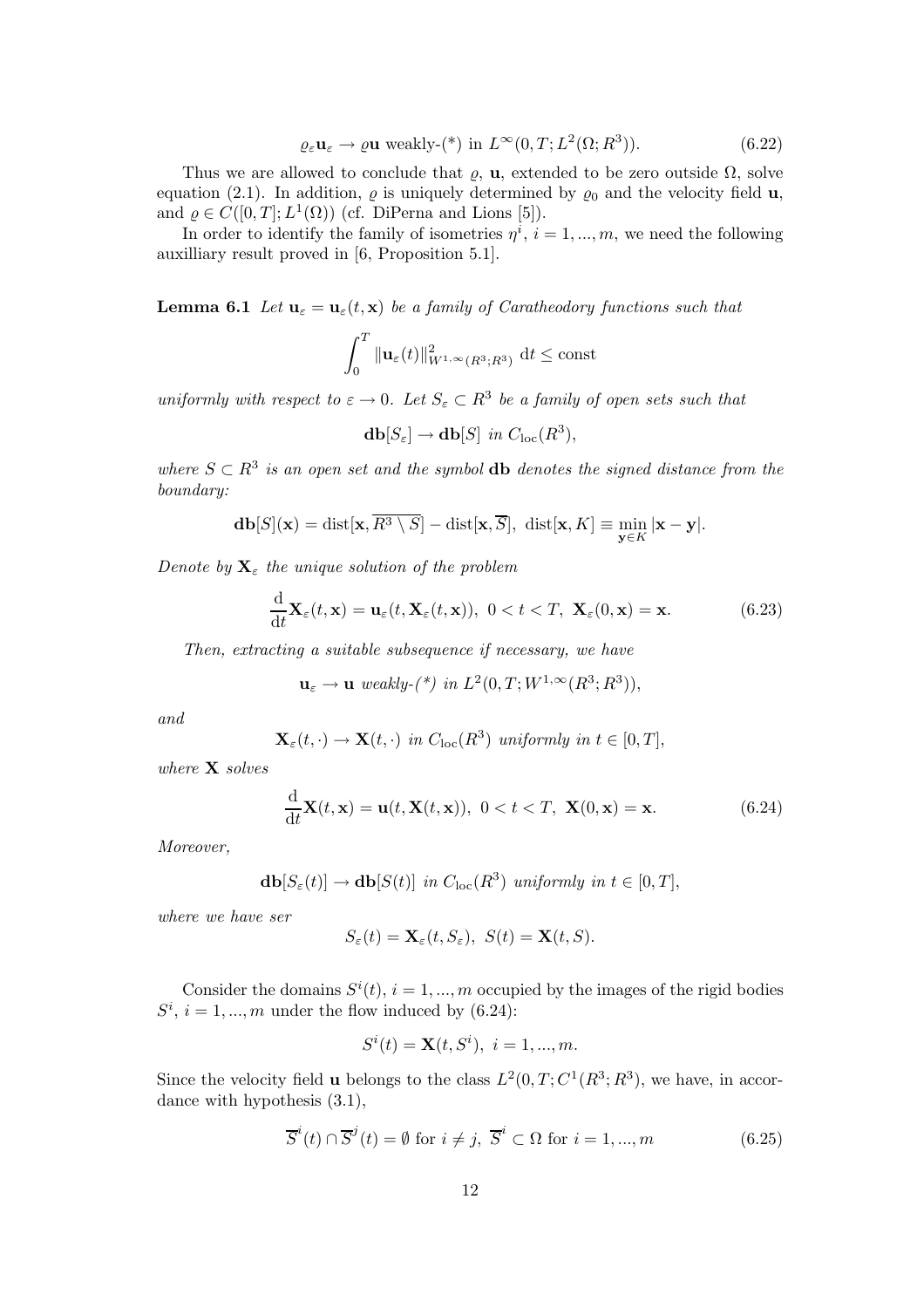for all  $t \in [0, T]$ , that is to say, there is no collision of two or more "rigid" objects. Let

$$
(t, \mathbf{x}) \in \bigcup_{t \in (0,T)} S^i(t).
$$

In accordance with Lemma 6.1, there is a small open neighbourhood V of  $(t, x)$  such that

$$
V \subset \overline{V} \subset \cup_{t \in (0,T)} \mathbf{X}_{\varepsilon}(t,S^i) \text{ for all } \varepsilon > 0 \text{ small enough},
$$

where  $\mathbf{X}_{\varepsilon}$  are determined through (6.15).

Consequently, combining energy inequality  $(6.16)$  with  $(6.14)$ ,  $(6.17)$ ,  $(6.18)$  we conclude that

$$
\nabla_x \mathbf{u} + \nabla_x^t \mathbf{u} = 0 \text{ a.a. on } V.
$$

As the point  $(t, x)$  was arbitrary, we have

$$
\nabla_x \mathbf{u} + \nabla_x^t \mathbf{u} = 0 \text{ a.a. on } \cup_{i=1}^m \cup_{t \in (0,T)} S^i(t). \tag{6.26}
$$

It is a routine matter to deduce from (6.24), (6.26) that

$$
\mathbf{X}(t, \cdot): S^i \to R^3
$$
 is an isometry for any  $i = 1, ..., m$  and any fixed  $t \in [0, T]$ ;

whence we can set

$$
\eta^{i}(t,\cdot) : R^{3} \to R^{3}, \ \eta^{i}(t,\mathbf{x}) = \mathbf{X}(t,\mathbf{x}) \text{ for all } \mathbf{x} \in S^{i}, \ t \in [0,T], \ i = 1,...,m \quad (6.27)
$$

Clearly, the family  $\eta^i$ ,  $i = 1, ..., m$  is compatible with the vector field **u** in the sense of Definition 2.1.

In order to complete the proof of Theorem 3.1, we have to pass to the limit for  $\varepsilon \to 0$  in (6.11) to recover momentum equation (2.5). To this end, first observe that

> $\{\varrho_{\varepsilon}\mathbf{u}_{\varepsilon}\}_{{\varepsilon}>0}$  is precompact in  $C_{\text{weak}}([t_1, t_2], L^2(B; R^3))$  $(6.28)$ whenever  $([t_1, t_2] \times \overline{B}) \cap \cup_{i=1}^m \cup_{t \in [0,T]} \overline{S}^i(t) = \emptyset$ .

In particular, in accordance with (6.20),

$$
\varrho_{\varepsilon} \mathbf{u}_{\varepsilon} \otimes \mathbf{u}_{\varepsilon} \to \mathbb{Q} \text{ weakly in } L^2(0, T; L^2(\Omega; R^{3 \times 3})), \tag{6.29}
$$

where

$$
\mathbb{Q} = \varrho \mathbf{u} \otimes \mathbf{u} \text{ on } \Omega \setminus \bigcup_{i=1}^{m} \bigcup_{t \in (0,T)} S^{i}(t). \tag{6.30}
$$

As a byproduct of (6.30) we get

$$
\mathbf{u}_{\varepsilon} \to \mathbf{u} \text{ in } L^2\Big(\Omega \setminus \bigcup_{i=1}^m \bigcup_{t \in (0,T)} S^i(t); R^3\Big); \tag{6.31}
$$

whence, having used the estimates on  $div_x \mathbf{u}_\varepsilon$  resulting from (6.16), we conclude that

$$
\operatorname{div}_x \mathbf{u}_\varepsilon \to \operatorname{div}_x \mathbf{u} \text{ in } L^1((0, T) \times \Omega). \tag{6.32}
$$

Since  $\varrho_{\varepsilon}$  solve the continuity equation, relation (6.32) implies

$$
\varrho_{\varepsilon} \to \varrho \text{ in } L^1((0,T) \times \Omega). \tag{6.33}
$$

Using (6.29), (6.33) one can let  $\varepsilon \to 0$  in (6.11) in order to recover (2.5) at least for any test function w such that

$$
\mathbf{w} \in C^1([0, T]; C^k(R^3)), \mathbf{w}(T) = 0, \mathbf{w}(t) \in V_{\text{adm}}^{\delta}(t) \text{ for any } t \in [0, T],
$$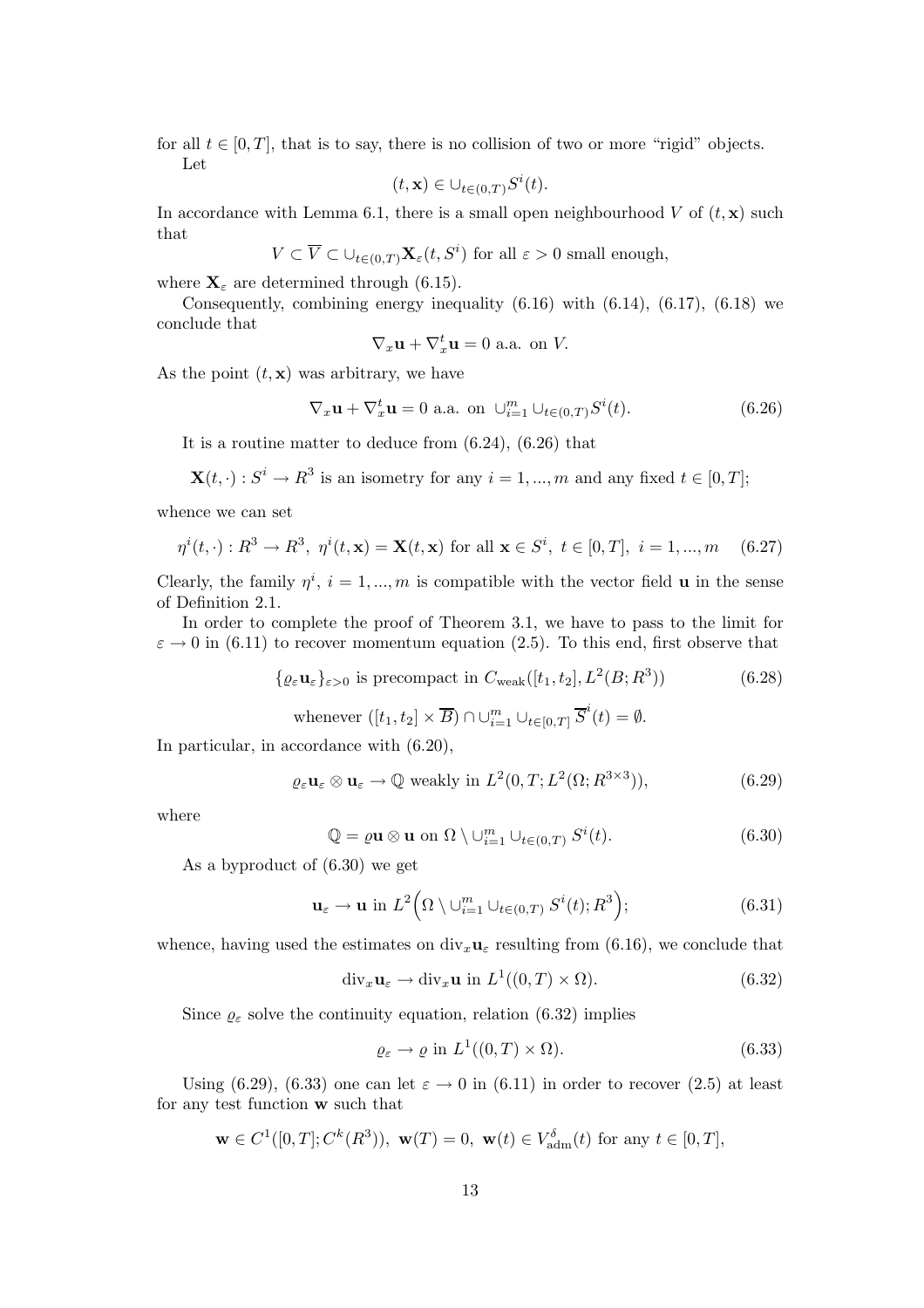where

$$
V_{\mathrm{adm}}^{\delta}(t) = \{ \mathbf{w} \in C^k(R^3; R^3) \mid \mathbf{w} \equiv 0 \text{ on a } \delta \text{-neighborhood of } \overline{R^3 \setminus \Omega},
$$

$$
\nabla_x \mathbf{w} + \nabla_x \mathbf{w}^t \equiv 0 \text{ on a } \delta \text{-neighborhood of } \cup_{i=1}^m \overline{\eta^i(t, S^i)} \}, \delta > 0.
$$

Note that

$$
\int_0^T \int_{\Omega} \varrho_{\varepsilon} \mathbf{u}_{\varepsilon} \otimes \mathbf{u}_{\varepsilon} : \nabla_x \mathbf{w} \, dx \, dt = \frac{1}{2} \int_0^T \int_{\Omega} \varrho_{\varepsilon} \mathbf{u}_{\varepsilon} \otimes \mathbf{u}_{\varepsilon} : (\nabla_x \mathbf{w} + \nabla_x^t \mathbf{w}) \, dx \, dt.
$$

Since there is no contact of rigid objets (see  $(6.25)$ ), it is easy to extend validity of (2.5) to all test functions in the class (2.6) via density argument.

Finally, by virtue of (6.19), (6.33), energy inequality (2.9) holds for  $t_1 = 0$  and a.a.  $t_2 \in (0,T)$  as required in Definition 2.1. Theorem 3.1 has been proved.

# References

- [1] H. Bellout, F. Bloom, and J. Neˇcas. Phenomenological behavior of multipolar viscous fluids. Quart. Appl. Math., 50:559–583, 1992.
- [2] C. Conca, J. San Martin, and M. Tucsnak. Existence of solutions for the equations modelling the motion of a rigid body in a viscous fluid. Commun. Partial Differential Equations, 25:1019–1042, 2000.
- [3] B. Desjardins and M.J. Esteban. Existence of weak solutions for the motion of rigid bodies in a viscous fluid. Arch. Rational Mech. Anal., 146:59–71, 1999.
- [4] B. Desjardins and M.J. Esteban. On weak solutions for fluid-rigid structure interaction: Compressible and incompressible models. Commun. Partial Differential Equations, 25:1399–1413, 2000.
- [5] R.J. DiPerna and P.-L. Lions. Ordinary differential equations, transport theory and Sobolev spaces. Invent. Math., 98:511–547, 1989.
- [6] E. Feireisl. On the motion of rigid bodies in a viscous compressible fluid. Arch. Rational Mech. Anal., 167:281–308, 2003.
- [7] G. P. Galdi. On the steady self-propelled motion of a body in a viscous incompressible fluid. Arch. Rat. Mech. Anal., 148:53–88, 1999.
- [8] A.E. Green and R.S. Rivlin. Theories of elasticity with stress multipoles. Arch. Rational Mech. Anal., 17:85–112, 1964.
- [9] M.D. Gunzburger, H. C. Lee, and A. Seregin. Global existence of weak solutions for viscous incompressible flow around a moving rigid body in three dimensions. J. Math. Fluid Mech., 2:219–266, 2000.
- [10] T.I. Hesla. Collision of smooth bodies in a viscous fluid: A mathematical investigation. 2005. PhD Thesis - Minnesota.
- [11] M. Hillairet. Lack of collision between solid bodies in a 2D incompressible viscous flow. 2006. Preprint - ENS Lyon.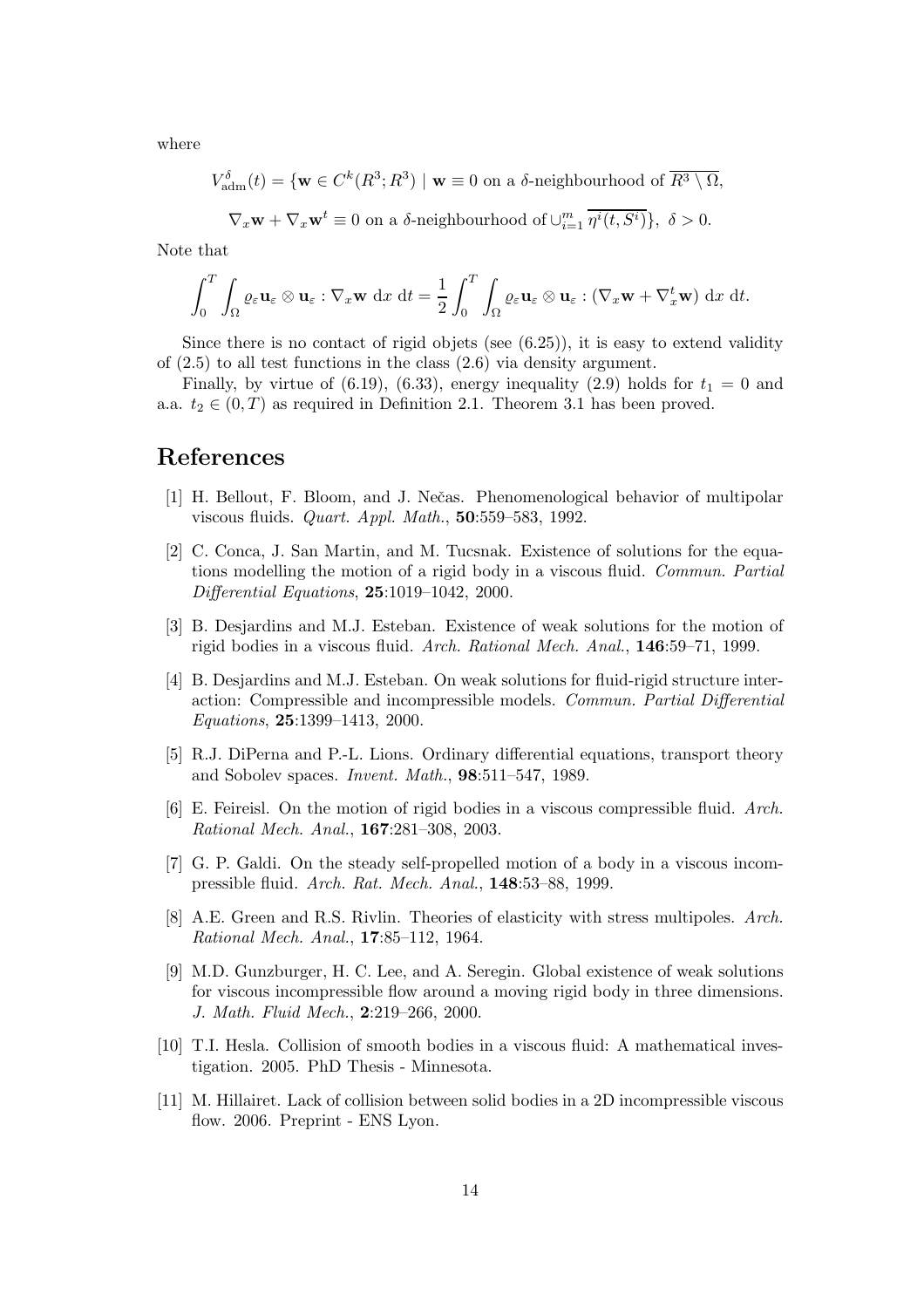- [12] K.-H. Hoffmann and V. N. Starovoitov. On a motion of a solid body in a viscous fluid. Two dimensional case. Adv. Math. Sci. Appl., 9:633-648, 1999.
- [13] S. Matušů-Nečasová and A. Novotný. Measure-valued solution for nonnewtonian compressible isothermal monopolar fluid. Acta Applicandae Mathematicae, 37:109–128, 1994.
- [14] J. Nečas. Theory of multipolar fluids. In The mathematics of finite elements and applications, Academic Press, London, VII:233–244, 1991.
- [15] J. Nečas, A. Novotný, and M. Silhavý. Global solution to the ideal compressible heat-conductive multipolar fluid. Comment. Math. Univ. Carolinae, 30:551–564, 1989.
- [16] J. Nečas, A. Novotný, and M. Šilhavý. Global solutions to the compressible isothermal multipolar fluid. J. Math. Anal. Appl., 162:223–241, 1991.
- [17] J. Nečas and M. Silhavý. Viscous multipolar fluids. *Quart. Appl. Math.*,  $49:247-$ 266, 1991.
- [18] J.A. San Martin, V. Starovoitov, and M. Tucsnak. Global weak solutions for the two dimensional motion of several rigid bodies in an incompressible viscous fluid. Arch. Rational Mech. Anal., 161:93–112, 2002.
- [19] D. Serre. Chute libre d'un solide dans un fluid visquex incompressible. Existence. Jap. J. Appl. Math., 4:99–110, 1987.
- [20] V.N. Starovoitov. Nonuniqueness of a solution to the problem on motion of a rigid body in a viscous incompressible fluid. J. Math. Sci., 130:4893–4898, 2005.